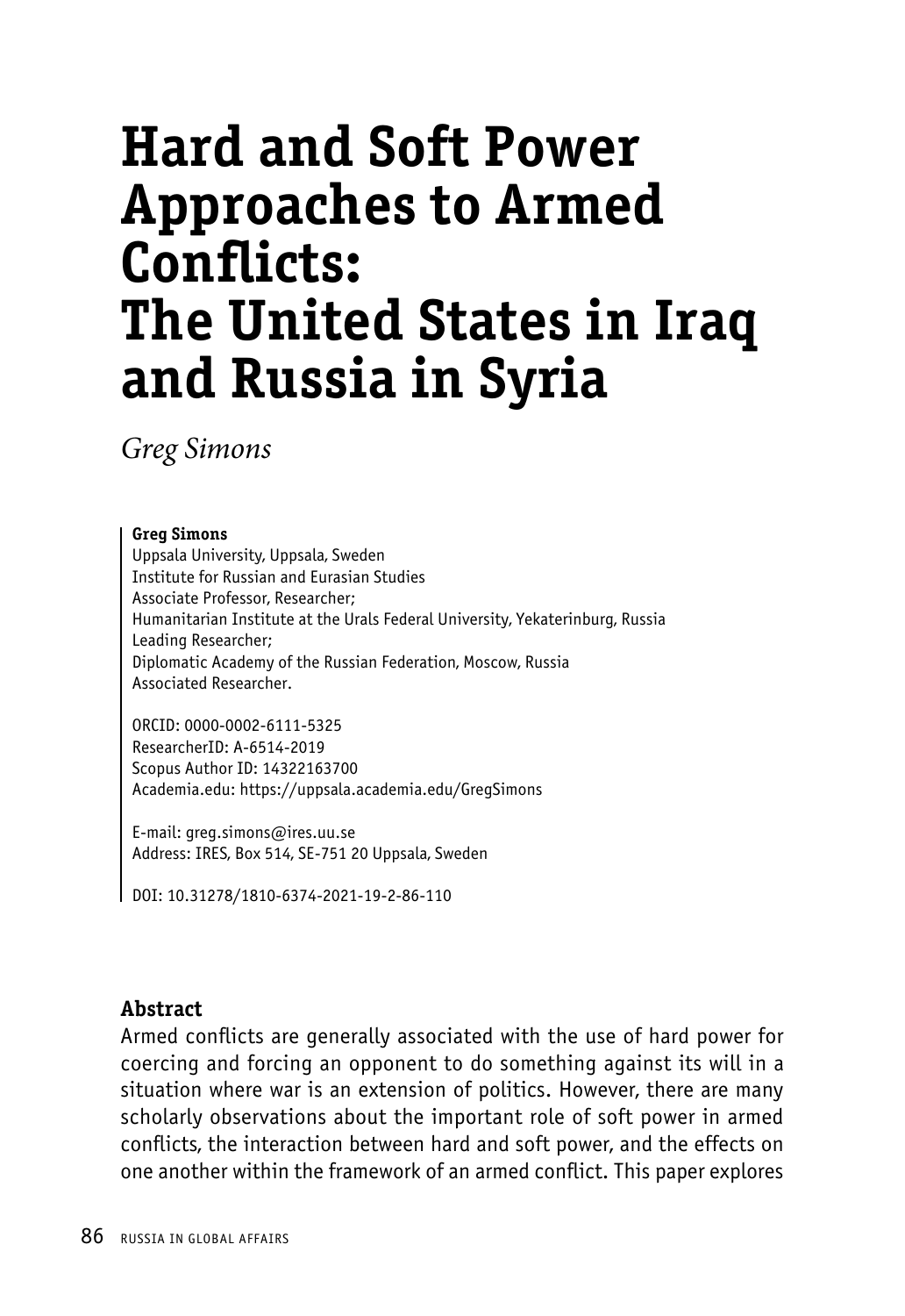two specific armed conflicts, the 2003 U.S.-led military intervention in Iraq and the 2015 Russian intervention in Syria. Various aspects of hard and soft power approaches are discussed, and the outcome of military operations for the national soft power potential is analyzed. The results of the study show that whereas the Iraq War came as a disaster for the U.S., the military operation in Syria—despite dire predictions—created strengths and opportunities for Russia in international relations.

*Keywords:* Syrian war, Russia, military intervention, soft power, hard power, Iraq War, United States.

rmed conflict as a form of violent political activity is normally associated with the use of hard power (Matlary, 2006).<br>However, recent research has revealed that there are also other approaches to armed conflicts that go associated with the use of hard power (Matlary, 2006). However, recent research has revealed that there are also other approaches to armed conflicts that go beyond kinetic activities of hard power (Wagner, 2005). The list of 'power' terms associated with the junction of foreign policy and armed conflicts includes 'soft power,' 'hard power,' and 'smart power' (Gray, 2011; Kounalakis and Simonyi, 2011; Select Committee, 2014). Political analysts say that hard power is becoming increasingly problematic as a foreign policy tool and soft power is becoming more valuable. Also, there is a clear tendency towards mixing hard and soft power components into smart power to complement each other's strengths and overcome their weaknesses (Wagner, 2014). However, relatively little attention is paid to how hard and soft power interact and become interrelated in armed conflicts, and what comparable effects of their application are.

In order to identify and analyze the effects of and interactions between hard and soft power in contemporary armed conflicts, this article focuses on two case studies—the 2003 U.S. intervention in Iraq and the 2015 Russian intervention in Syria. The U.S. campaign in Iraq in some regards set the benchmark for resorting to deception to start a war (Bennett, Lawrence and Livingston, 2007). This was a campaign of "shock and awe" in the militarized use of hard power aimed at regime change (Zollmann, 2017). The result severely damaged the U.S. image—and hence its soft power—and its subsequent foreign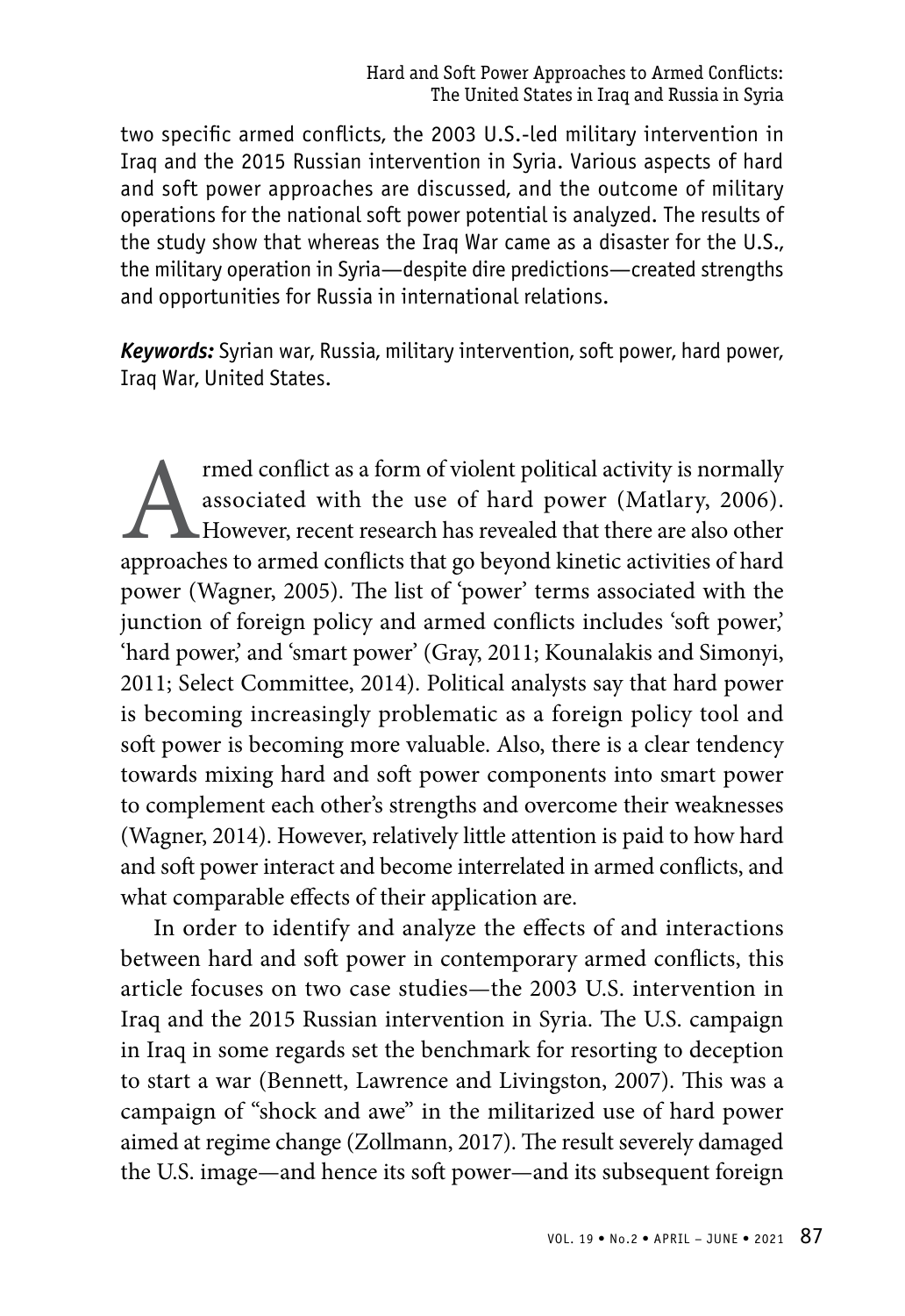and security policy options. Russia's military engagement in the Syrian war in 2015, which involved a mixture of hard and soft power tools for ensuring regime stability, drew a negative response from the West, where it was taken with suspicion and imaginary links. Dire predictions were made about its long-term effects on Russia's future soft power and reputation (Dannreuther, 2015), which have not materialized, though.

This article falls into several sections. The first one describes the methods used for collecting the empirical data and its analysis. The second section looks at the roles and effects that hard and soft power have in armed conflicts. The third section describes the political background against which the U.S. set its foreign and security policy goals in Iraq and how it sought to achieve them. This is followed by an analysis of the use of hard power by the U.S. in Iraq and its effects on its soft power and interests. The following sections examine the specific events and circumstances that led to Russia's direct involvement in Syria, and the role of hard power in the Syrian armed conflict. Finally, the article discusses the role of soft power in contemporary armed conflicts.

This paper is based on the complex approach to textual analysis, which includes content analysis (quantifications of different elements in a text), argumentation (the structure of argumentation used), and qualitative analysis of relevant ideas (with a focus on foreign and security policy) (Boréus and Bergström, 2017, pp. 7-9). This approach was expected to reveal the ontology and epistemology of reactions to mass-mediated textual depictions of the U.S. and Russian military engagements in the Iraqi and Syrian conflicts, respectively. The objects of study include power, people, policy, oppression and freedom, war and peace, etc. (Boréus and Bergström, 2017, pp. 1-2). It is presumed that mass media texts contextualize the relationships according to perceived and projected power in a constructed social world order, such as the relationship between soft and hard power, legitimate and illegitimate practices, projection and reality.

To create an indicative study, a qualitative approach to data analysis was applied to sizable material. The samples were collected using Google general search and Google Scholar search. The following search terms were entered: hard power in conflict; soft power in conflict; U.S.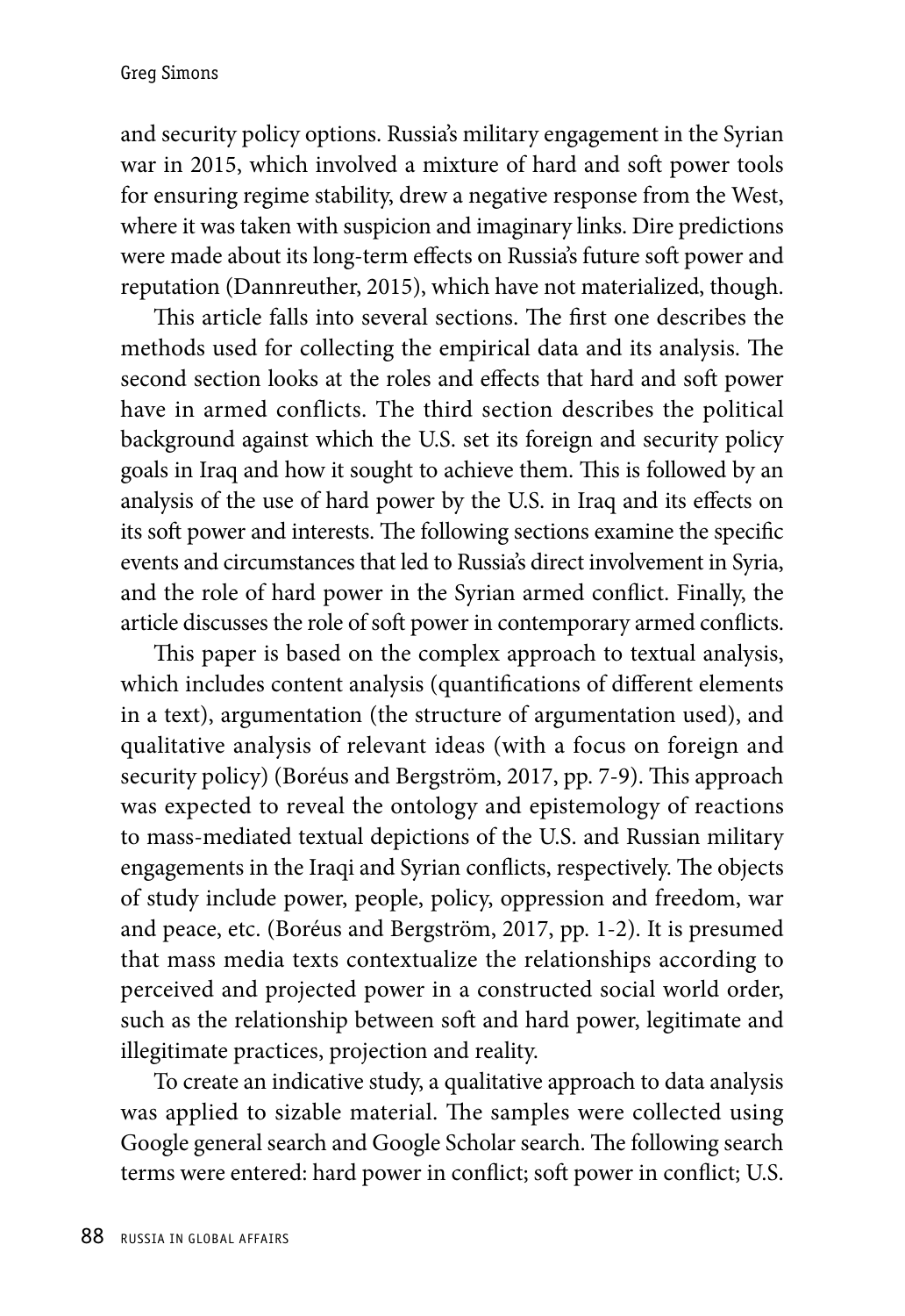hard and soft power in Iraq; Russian military intervention in Syria; and Russian hard and soft power in Syria. By scrolling through the hits, some 80 articles were manually selected in accordance with their closeness to the topics of primary interest of this paper—the 2003 U.S.-led military intervention in Iraq and the 2015 Russian military intervention in the Syrian war.

There are some strengths and weaknesses in using this comparative method of analysis. One weakness is that the study focuses entirely on the actions and intentions of the U.S. in Iraq and of Russia in Syria and therefore excludes other positive and negative influences on the outcome of these campaigns for the U.S. and Russia. For example, Iran's approach contributes to Russia's broader goals in Syria, but is not facilitating U.S. goals in Iraq. Similarly, the role of the U.S. in obstructing the resolution of the Syrian conflict that aims to preserve the Assad regime is not discussed. However important, these and other influences are beyond the scope of this paper.

It may be argued that the comparison of the effects of the use of soft and hard power by the U.S. in Iraq in 2003 and by Russia in Syria in 2015 is questionable as these cases are dissimilar, or that the comparative value of the ends is doubtful. However, this paper focuses on the means, not on the ends. Using other groups of cases also carries risks; for example, going by more chronologically comparable cases of the U.S. in Iraq in 2014 and Russia in Syria in 2015 would not be a good fit. The U.S. intervention in Iraq in 2014 was necessitated by the regional instability caused by the American invasion and occupation of this country in 2003. Furthermore, both cases studied here were interventions intended to serve as game changers in the MENA region, to increase U.S. influence in the former case and Russian influence at the expense of the U.S. in the latter case. Both examples of intervention appear as regional (and perhaps even global) force projections, but with different ratios and approaches to the use of soft and hard power.

#### **Hard and Soft Power in Armed Conflicts**

Kounalakis and Simonyi maintain that "power in international relations must be seen as spectral, with hard-hard power on one end and soft-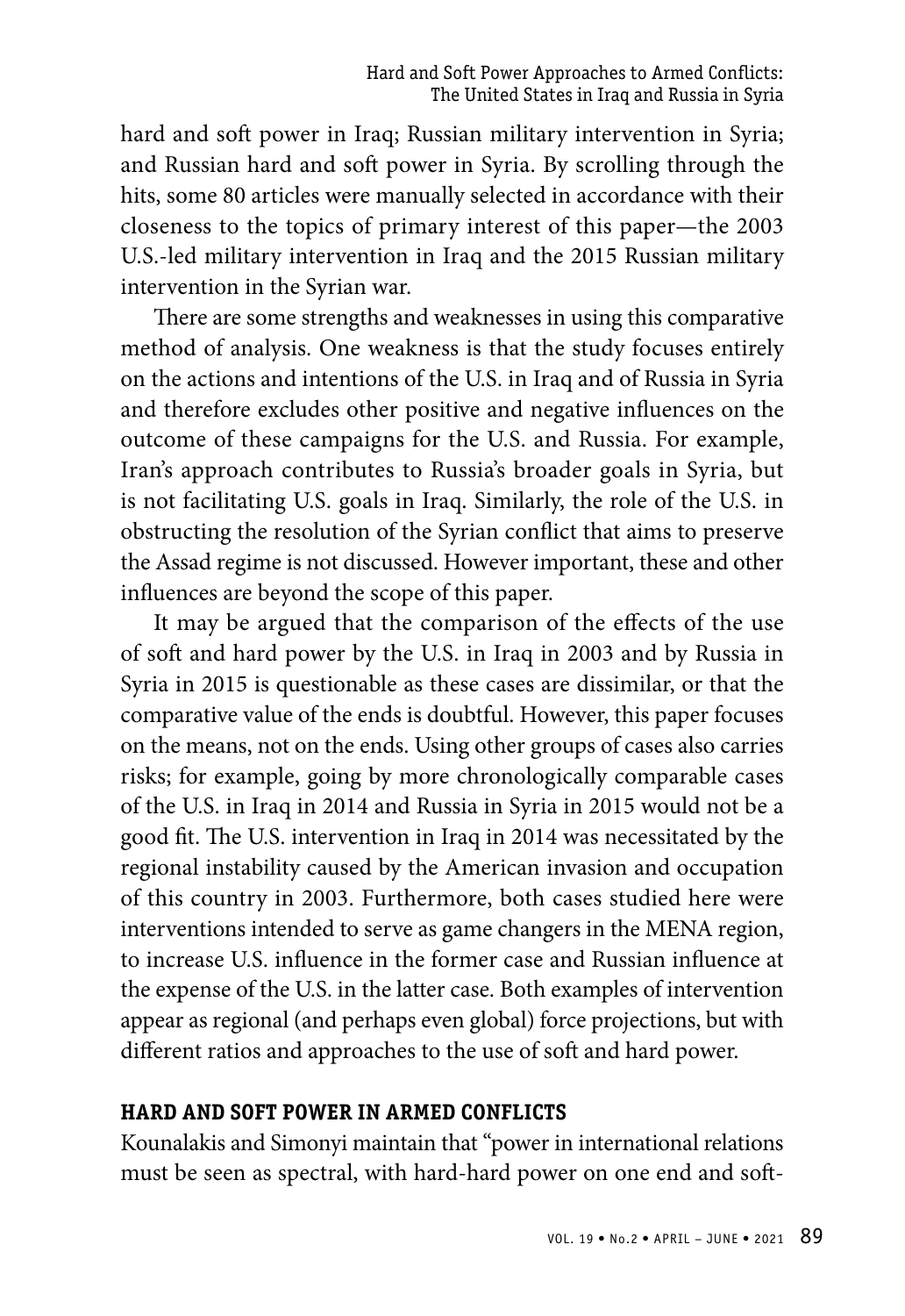soft power on the other" (2011, pp. 13-14). Bially Mattern believes that "soft power should not be understood in juxtaposition to hard power but as a continuation of it by different means." She argues that "in the context of world politics it makes far more sense to model attraction as a relationship that is constructed through *representational force*—a nonphysical but nevertheless coercive form of power" enabled with carefully crafted language (2005, p. 583).

To place the use of hard and soft power within armed conflict, it is necessary to define these terms and their use in politics and international relations. Soft power as a concept is associated with Joseph Nye, its original meaning within the context of world politics being about a nation's ability to attract and persuade, while that of hard power is to apply it for coercion. Hard power makes use of a country's military or economic might to force another country to do something that is against its will. Soft power makes use of a country's culture, political ideals, and policies as a basis for its attractiveness, and attempts to persuade an actor to adopt a certain stance or take action through non-coercive means (Nye, 2004). These are two seemingly distinct concepts that run separate paths.

Concepts of hard and soft power can be regarded as two poles on a continuum of power. They also imply different ideas, interactions, and institutions used as foreign policy tools in the fields of politics, security, and economy. Ideally, hard power strategies focus on military intervention, coercive diplomacy, and economic sanctions used to enforce national interests resulting in confrontational policies vis-àvis neighboring countries. In contrast to this, soft power strategies emphasize the importance of common political values, peaceful means for conflict management, and economic cooperation for achieving common solutions (Wagner, 2005, p. 2).

There are attempts to conceptualize the transformation of one type of power into the other—hard power to soft power and vice versa. One such conceptualization is the idea of 'hard' application of soft power, which implies building up the capability of a country's political and military power potential for strategic use of force for a "good" cause. In some regards, this is a development of the coercive diplomacy of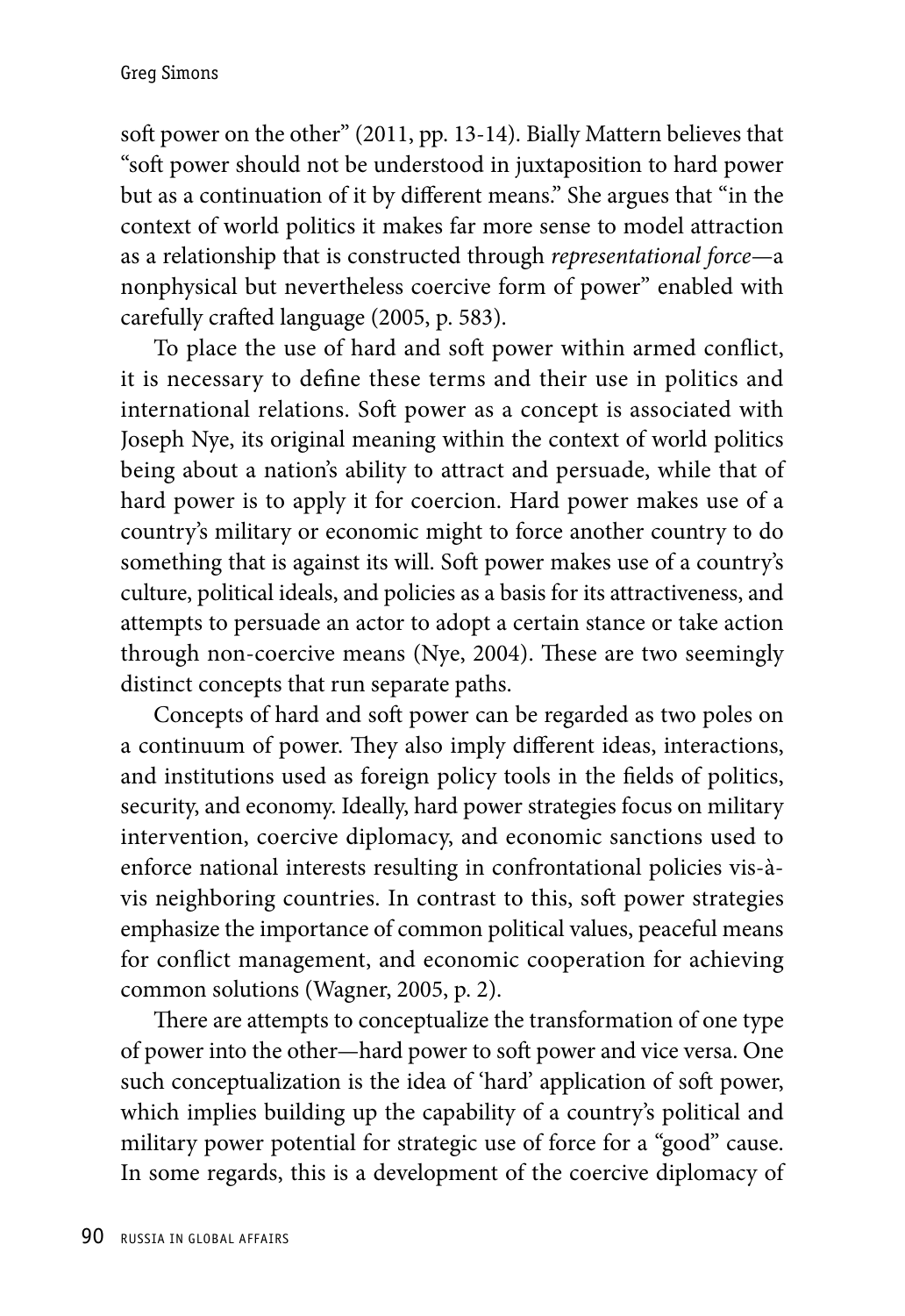using military force (Matlary, 2006; Gray, 2011). As such, the concept tends to straddle both forms of power that are ostensibly used in the name of protecting human security. However, this approach raises the issue of legitimacy, which, in turn, involves the questions of ethics and international law, together with the assumption that human security trumps state security (Matlary, 2006, p. 113). The era of "humanitarian wars" tends to disregard the relevance of the Westphalian system in the rhetorical pursuit of human security.

The above reasoning implies a possibility of interchanging and exchanging the aspects of soft and hard power in the pursuit of foreign policy and security goals. One of the criticisms of the soft power versus hard power debate within the realm of foreign policy is that these two camps do not integrate their positions into a single framework sufficiently enough for advancing national interests (Wilson, 2008, p. 110). However, there is also a view that one form of power can enable the other one. For example, Linus Hagström from the Swedish Defence University argues that "soft power is not at all at odds with hard power in international politics. Rather, the use of military violence tends to be preceded and legitimized by strategies for soft power" (Frykskog, 2019).

There are criticisms of these concepts of power and their application in foreign policy as being too U.S.-centric. This points to Wilson's warning (2008) to avoid the "cookie cutter" approach in operationalizing hard and soft power, that is, to take the specific environmental context into account. In the context of this article the terms 'hard power' and 'soft power' are defined as follows: hard power is the use of kinetic military or some other form of force to subdue and compel an opponent against its will to do the bidding of the user of that force. Soft power is the use of non-kinetic force to persuade an opponent to adopt a certain policy stance or perspective.

In the context of an armed conflict, hard and soft power are very complex in nature and application and should not be viewed as a binary but rather as a spectral phenomenon. Furthermore, the use of soft and hard power in an armed conflict seems to be influenced by the contextual positioning of an actor considering their use in the international system. In the context of this comparative study,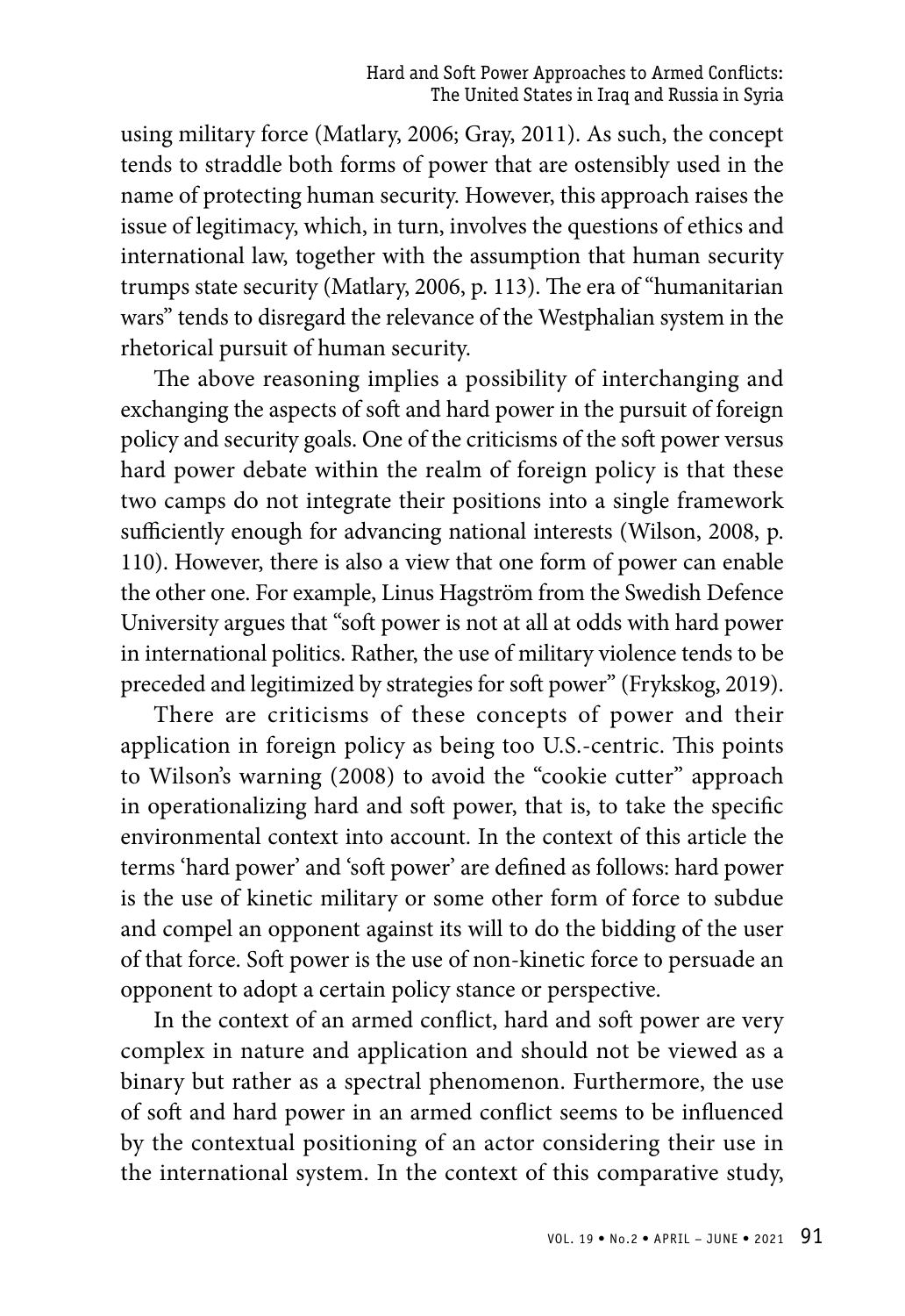the U.S. is viewed as the global unipolar hegemon (albeit in relative decline) having vast hard and soft power resources at its disposal that no other country can tangibly match. Therefore, it is presumed that there are less constraints for the U.S. to use hard power which can bring quicker results for achieving foreign policy and security goals. Russia is positioned as a challenger to U.S. global hegemony in the international system; it possesses far less hard and soft power resources, which creates a greater number of constraints on the use of hard power. Therefore, a more careful and considered approach to the application of hard and soft power is needed, with a greater emphasis placed on the medium- to long-term effects of the use of this power for settling foreign-policy and security problems.

This article shows that the effects of the use of hard and soft power on foreign and security policy go well beyond the cases that are the focus of this research. The use of the soft-hard power mix can cause a lot more meaningful effects in terms of creating opportunities and obstacles for foreign policy in the future. After the Iraq War the U.S. has been constrained domestically and internationally, while Russia has gained various opportunities as a result of its involvement in the Syrian conflict, such as the Astana Accords and expanded diplomatic opportunities in the MENA region and beyond (Morozov and Simons, 2019). This means that the concrete outcome of a conflict and its resolution or lack of resolution is not the most important factor, much more significant is the long-term effect that such military operations may have for foreign and security policy options of the actor(s) in the future.

## **The U.S. Road to Iraq (2003)**

After the attacks on the U.S. mainland in September 2001, the foreign and security policy of "fighting terrorism" through the strategic policy brand of the Global War On Terrorism (GWOT) gave it greater operational freedom of choice (Bennis, 2003). This situation enabled the U.S. to accumulate soft power from the political capital and a sense of legitimacy from the attacks to broaden the conflict should it choose to do so. The road was relatively short—18 months, from the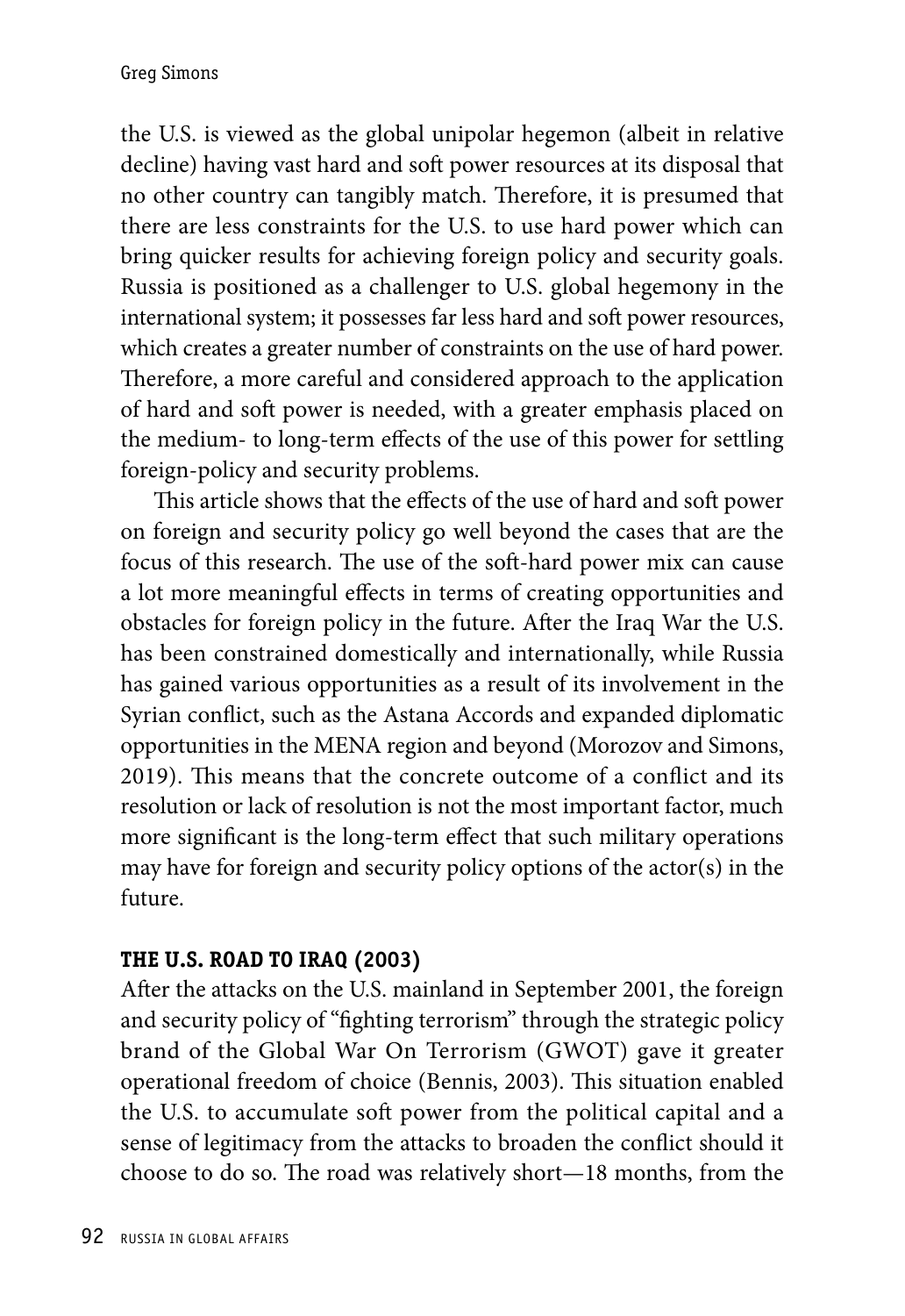September attacks in 2001 till the U.S.-led invasion of Iraq in March 2003. A great deal of information operations and influence activity was conducted through mass media for national and international audiences (Bennett, Lawrence and Livingston, 2007; Simons, 2008; Zollmann, 2017). Several points could be seen in the role of mass media, information campaigns, and politics in paving the way for war.

Retrospectively, there was a clear cleavage between the publicly stated defensive reasons for invading Iraq and the private or personal political reasons (Hinnebusch, 2007). The argumentation was that the George Bush administration needed to go for a pre-emptive war in order to ward off the threat of the alleged presence of weapons of mass destruction (WMD) and terrorist links between Iraqi leader Saddam Hussein and Al Qaeda (Western, 2005, pp. 175-219). The used communication strategy involved a great deal of deception to elevate the American public's fear of the "threat" in order to engineer its consent to war (Hinnebusch, 2007). This obscured the private political reasons for the invasion of Iraq, and the circumstances that enabled this to happen. "By controlling the agenda and timing of the debate, the hardliners gradually introduced the concept of regime change and pre-emptive war over a period of several months and then timed the escalation of their campaign to coincide with the highly emotional first anniversary of the September 11 attacks, to maximize the appeal" (Western, 2005, p. 179).

According to Payne (2005), mass media is an instrument of war; individual battles are determined by military might and skill, but wars are won and lost through politics. Many analysts agree that instead of playing an independent role or that of the fourth estate, mass media and journalists tend to support the policy of war when an "enemy threat" is identified and pointed to by the political elite (Zollmann, 2017).

Think tanks also face difficulties with conducting an unbiased analysis during international crises. When relations are strengthened, the space for discourse and diverse opinion narrows, and when a conflict turns into a hot phase, researchers expressing critical assessments may be viewed by their governments as national traitors (Tsygankov et al., 2021).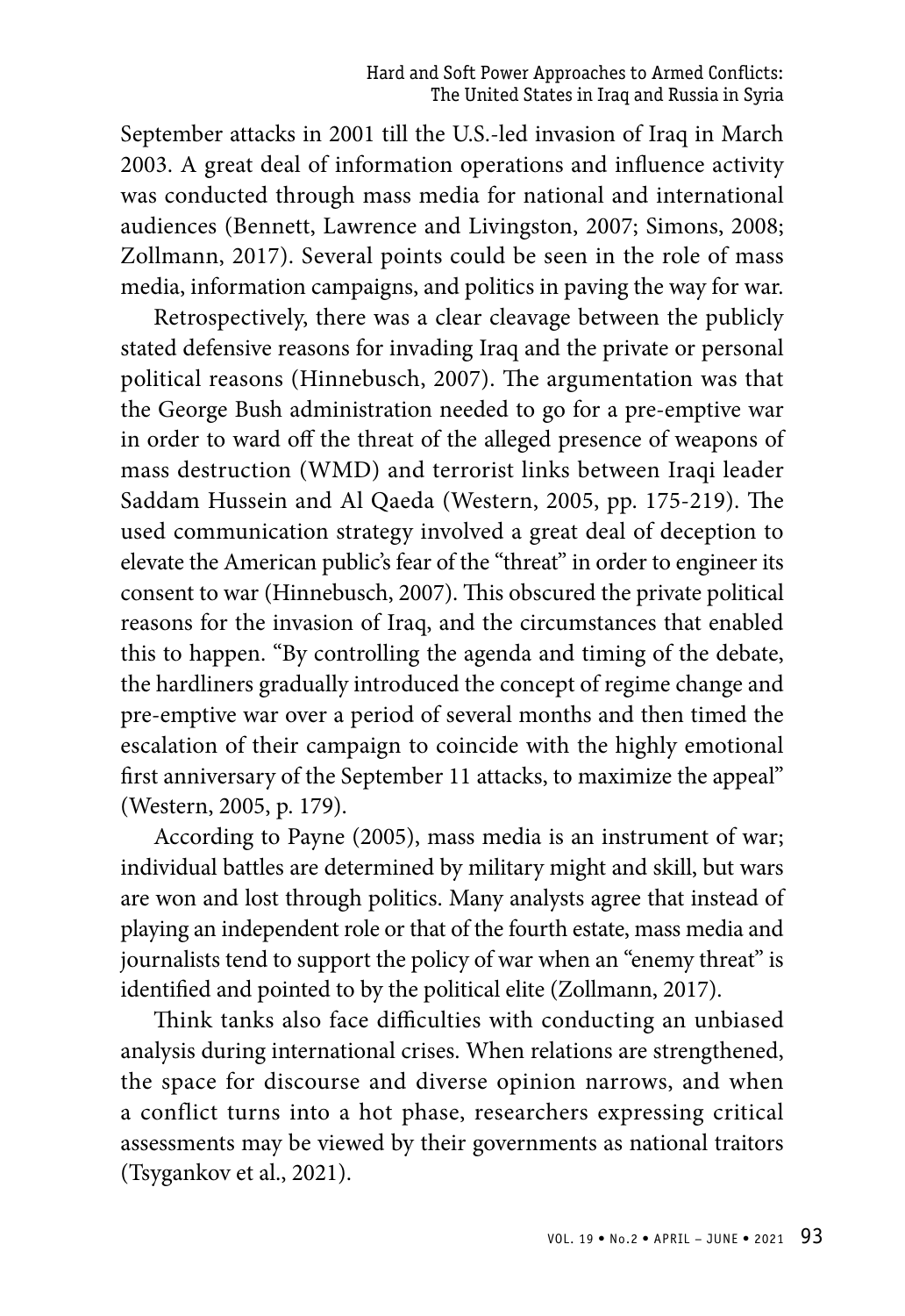The Iraq War of 2003 was no exception. The press covered the issue of the threat allegedly coming from Iraq not only uncritically in terms of how they treated information sources but echoed the official line that demonized Hussein and hyped the threat of connection between WMD and terrorism. Many researchers agree that the press actually failed their public duty to adequately present balanced news reports concerning the call for war in Iraq, its actual results and consequences (Bennett, Lawrence and Livingston, 2007). The close relationship between the media and politics produced informational dominance in the mainstream global information sphere that was used to shape the cognitive ground for the target audience's consent to war.

By exploiting the international community's sympathy for the U.S. after the 9/11 attacks and the U.S. public's fear of further attacks the Bush administration was able to elicit emotional response from the target audiences. In this respect the role of the political capital and the semblance of legitimacy were used as a source of soft power to enable the operationalization of hard power means to achieve political goals.

## **U.S. Hard Power of "Shock and Awe" in Iraq**

The long history of U.S. policies in the Middle East has been marked by alternating cycles of the use of soft and hard power, be it championing "democracy" in the region or the use of military force in managing regime change (Gianotta, 2020). These cycles dependent on diverse circumstances, such as the personality of regional leaders and the urgency of policy imperatives. Bially Mattern (2005, p. 583) notes that "since 9/11, the Bush administration has consciously refashioned the American role in world politics from that of benign hegemon to that of neo-imperialist. It has abandoned the 'soft power' politics of constructive engagement and multilateralism in favor of the 'hard power' politics of the war on terrorism." This was clearly seen in the approach to regime change in Iraq in 2003.

There were attempts to play down the use of deception for engineering public consent to the need and urgency for the use of hard power in Iraq as a "defensive" reaction. Parallels can be found in Bially Mattern's (2005) idea of "representational force" applied to the domestic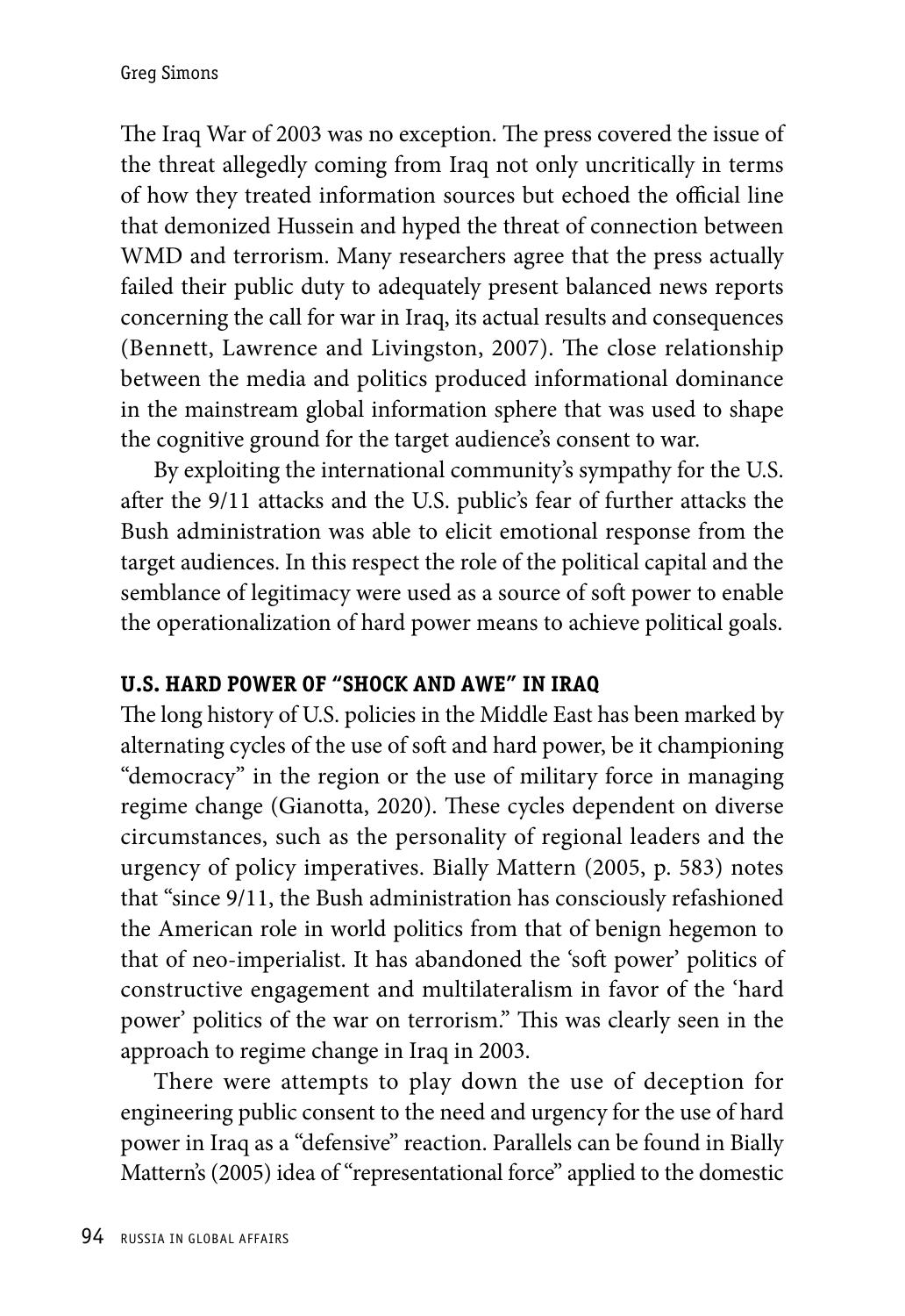and foreign public for the purpose of deceptive operationalization. There were also attempts to narrate the illegal invasion as a necessary "humanitarian intervention." However, Roth (2006) insists that this justification cannot be applied to the Iraq War of 2003 because it was not meant to stop war crimes, non-military options had not been exhausted by the time of the attack, there was no attempt to secure a mandate from the United Nations, and the harm done by the regime change far exceeded the good. Of course, the abuse of the humanitarian intervention narrative in Iraq weighs negatively on any possible future attempts to invoke the concept (Moses, Bahador and Wright, 2011). Steinberg states that "the idea that these goals could be achieved through a naked assertion of U.S. primacy was fundamentally flawed" (2008, p. 161). The point is that the U.S. had no check and balance and calculated there was nothing to stop it from using hard power and nothing to motivate it from choosing the long-term and difficult application of soft power to achieve the goals.

Following the disaster that resulted from the ill-considered and hastily executed display of "shock and awe" hard power in Iraq and the predictable negative consequences (such as the rise of Islamism and insurgency) there was an increasing call for reconsidering the approach to such foreign policy operations. One of the calls was for soft power to be pursued as a supplementary means to military (kinetic) operations in Iraq and the wider Muslim world (Bose and Lyons, 2015). Nye (2003) concluded that the overwhelming nature of U.S. military power in Iraq demonstrated that the world was out of balance. He also argued that soft power was ignored as the policy makers and practitioners that championed hard power saw this as a sign of weakness. "Inadequate attention to soft power was detrimental to the hard power the United States could bring to bear in the early days of the war" (Nye, 2003, p. 67). This led to the belief that the U.S. was losing its soft power potential unnecessarily and delivering soft power potential to adversaries and competitors (Munslow, 2009). This in turn has called for the need to embark upon re-establishing U.S. soft power and its potential for long-term perspectives in international relations (Hyde-Smith, 2007).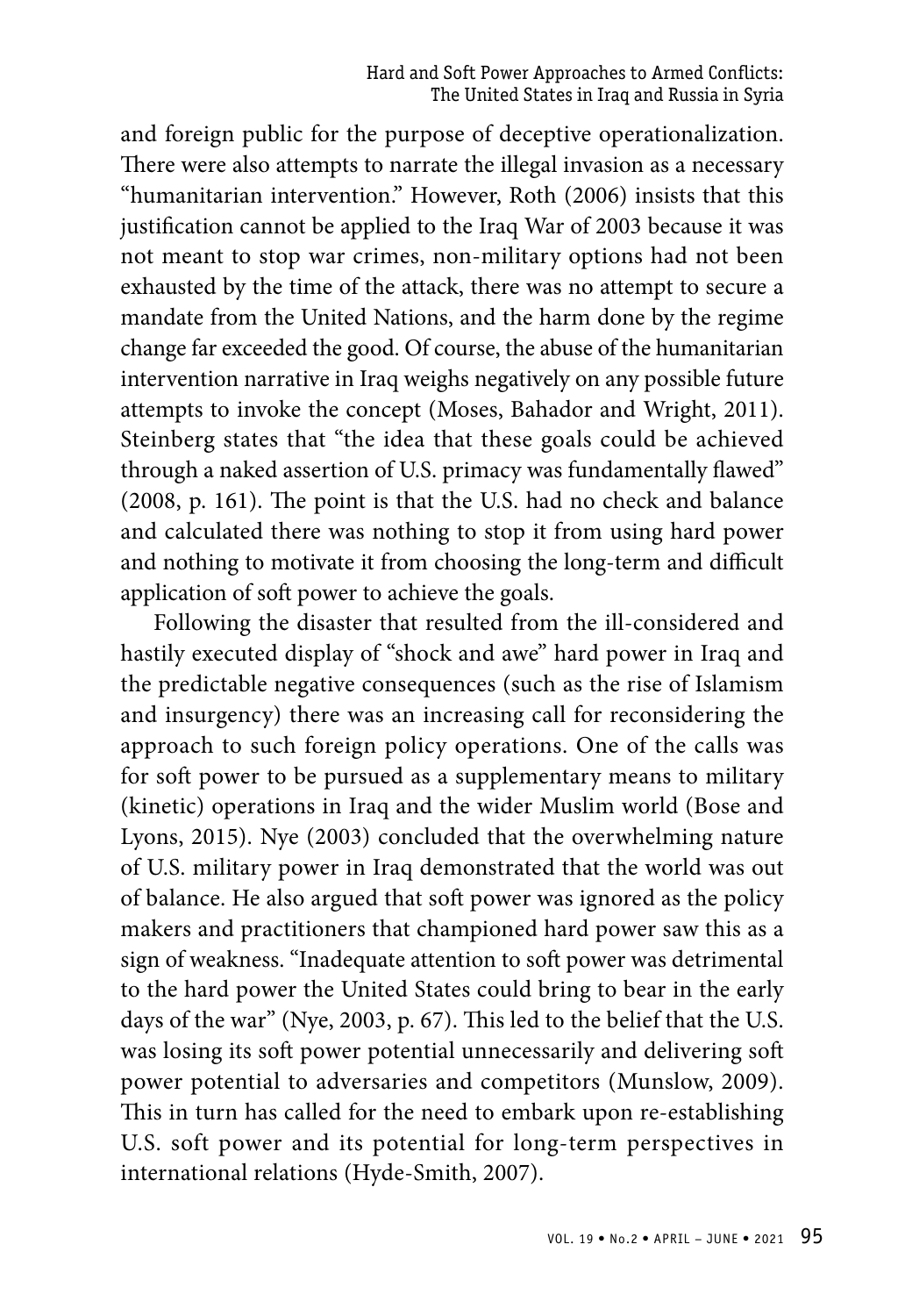The political public consensus to go to war led to the flawed decision as tactical military and political goals were identified, but little thought was given to long-term political implications. The decision resulted in a costly drawn-out armed conflict that took a heavy toll on human lives and resources, and in the loss of public trust in U.S. policies that had led to a seemingly endless war with no sign of success or a decent exit from the situation. The short-sighted thinking in the line of concentrated application of hard power for achieving foreign policy goals created several negative trends that have destabilized U.S. interests, rather than securing them (Baker et al, 2006). One of the motivations for rethinking the use of soft power in Iraq is its potential to counter Russia's influence in the country (Borshchevskaya, 2019). Therefore, the role of soft power is seen as a mechanism of obstructive foreign policy, a persuasive form of counter-attraction. Iraq has also proved to be a significant constraining factor in subsequent U.S. regime change operations, such as that in Syria.

## **The Road to Russia's direct Intervention in Syria**

Russia's foreign and security policy has been undergoing transformation in the 21st century, especially with regards to how it views state sovereignty. One of the current features is a much more instrumental approach to realizing aims and goals as opposed to the ideational approach. Accordingly, two models of sovereignty in Russian foreign policy seem to coexist today—"post-Soviet" (with regard to the Near Abroad) and "Westphalian' (with regard to regions beyond the Near Abroad). They perform three functions in Russia's foreign policy today: 1) help secure Russian interests at the domestic, regional and international levels; 2) serve as a balancing mechanism against the U.S. and its allies, which are perceived as moving towards a post-Westphalian model of sovereignty; 3) act as a marker of a 'non-Western' power identity in the emerging multipolar global order (Deyermond, 2016, pp. 958-959). The Arab Spring and especially the contradictions that emerged between the conception of the regime change as a "humanitarian intervention" and the principle of state sovereignty have caused Russia to assume a tough stance.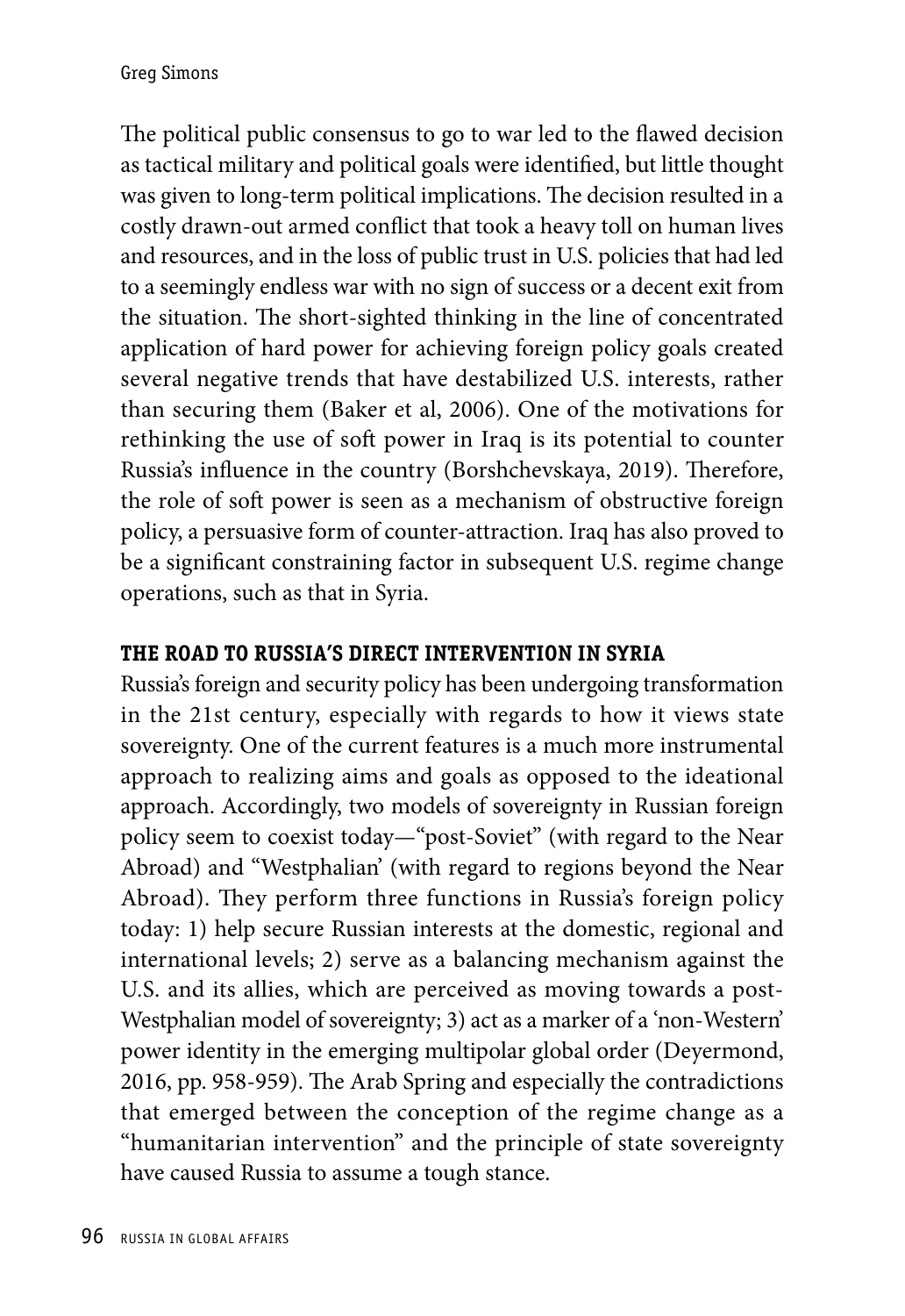In the wake of the events in Libya, then Prime Minister Putin stated that Russia "must not allow the Libya scenario to be reproduced in Syria" (Putin, 2012). This necessitated a more active position from Russia in the Syrian conflict that would go beyond diplomacy. Moscow chose to take a policy of what it termed as "active neutrality" in the Syrian conflict (Dasseleer and Gosset, n.d.). The idea of active neutrality was best described in an interview with Andrei Manoilo (via Facebook chat on July 22, 2019): "Russia will never fight on the side of al-Assad and protect him against enemies. Russia only fights against international terrorism at the official invitation of the Syrian government." In this quote, Russia positions itself as a powerful broker in the Syrian war but does so within the context of legal legitimacy that is lacking with countries seeking to act as powerful brokers in aiding regime change.

One of the factors that traditionally held back Russia's influence was the inability to protect its allies in the MENA region, as was exemplified by the U.S.-led regime change operations in Iraq in 2003 and Libya in 2011 (Russell, 2018, p. 9). Russia felt betrayed by the U.S.-led Western coalition when all its members supported the no-fly zone in Libya in 2011, which permitted NATO to attack government forces and led to regime change when it seemed that al-Gaddafi could take over the "opposition" forces (Erenler, 2012, p. 176; Hinnebusch et al, 2016, p. 12). The result of the overthrow of al-Gaddafi's regime was far direr than when he was in control of the country: human rights rapidly spiralled downwards and the country turned into a failed state, ultimately becoming a safe haven for terrorist groups. In fact, NATO's "well-intentioned" intervention increased the death toll in acts of violence tenfold (Kuperman, 2015, pp. 68-72). The huge gap between the words and deeds in the NATO-led regime change operation in Libya confirmed the fears of the true purpose of the Western "humanitarian intervention" concept.

Therefore, when the U.S. attempted to take a similar path to regime change in Syria by trying to secure a UN Security Council resolution, China and Russia vetoed it. Russia stood to lose its closest ally in the MENA region, naval facilities in Tartus, and economic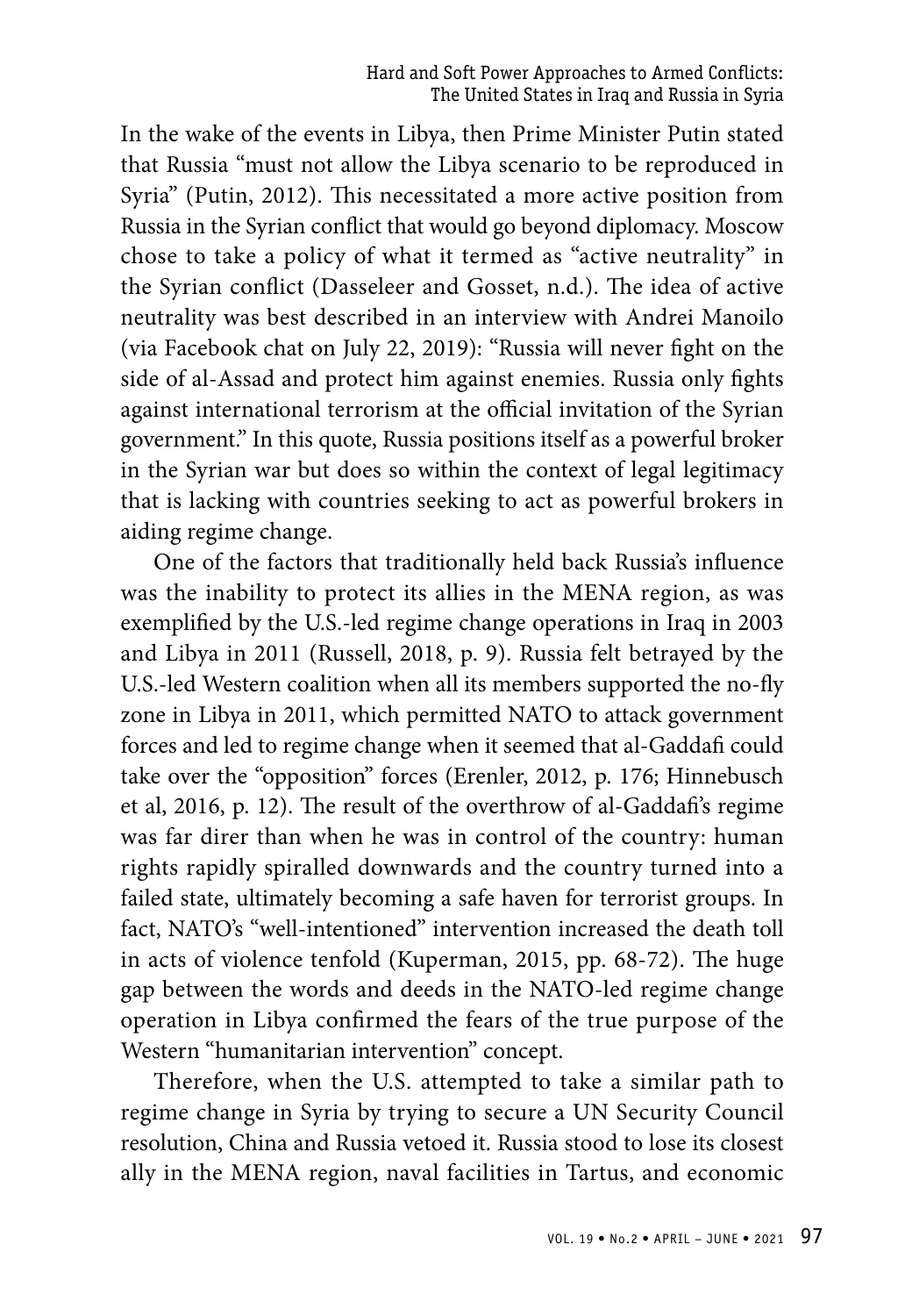and trade relations with Syria. There was also the calculation that with regime change there would be no smooth transition to pro-U.S. "democracy." Instead, chaos and radicalism were likely to spread across the MENA region and beyond (including Russia), while al-Assad was seen as an effective barrier to the spread of Sunni fundamentalism (Magen, 2011; Zvyagelskaya, 2014; Dannreuther, 2015; Lund, 2019, p. 18). In the changing world order and the emerging multipolar world, Russia's foreign policy interests and relationships started to gradually move away from the Western-centric focus to diverse regional relations, which has made the MENA region more attractive for many economic, political and security reasons (Stepanova, 2018). Various considerations—local, regional, and global—compelled Russia to get directly and overtly involved in the Syrian conflict.

An interview with Nikolai Sukhov in July 2019 confirmed the above reasons and revealed some other Russian interests and goals. They can be divided into global, regional, local, and internal. At the global level, Russian interests are multivariate, one of them being cooperation with the U.S. and Europe in fighting ISIS, but also as a tacit road to a rapprochement after the Crimean events. The involvement in Syria was also seen as a path to Russia's recognition as a global power.

Russia's perception of the world order is guided by three principles: first, a country's government cannot be replaced in an "abnormal" way; second, foreign powers may not carry out military intervention or arm any forces in a country without a legitimate request from its government; third, imposing sanctions is unlawful. At the regional level, Russia lost its influence in the MENA region with the collapse of the Soviet Union. Starting from 2000, it tried to resume its position there and the Arab Spring presented such an opportunity. Russia has two strategic allies in the region—Iran and Syria, and it is prepared to defend both. Today Russia's political and economic influence is growing, which is already paying dividends: the leaders of the MENA countries increasingly often visit Moscow. There is also the goal of preventing gas and oil supplies from Gulf countries to the Mediterranean by U.S. companies, which may undermine Russian oil and gas supplies to Europe. At the local level, the main goal is to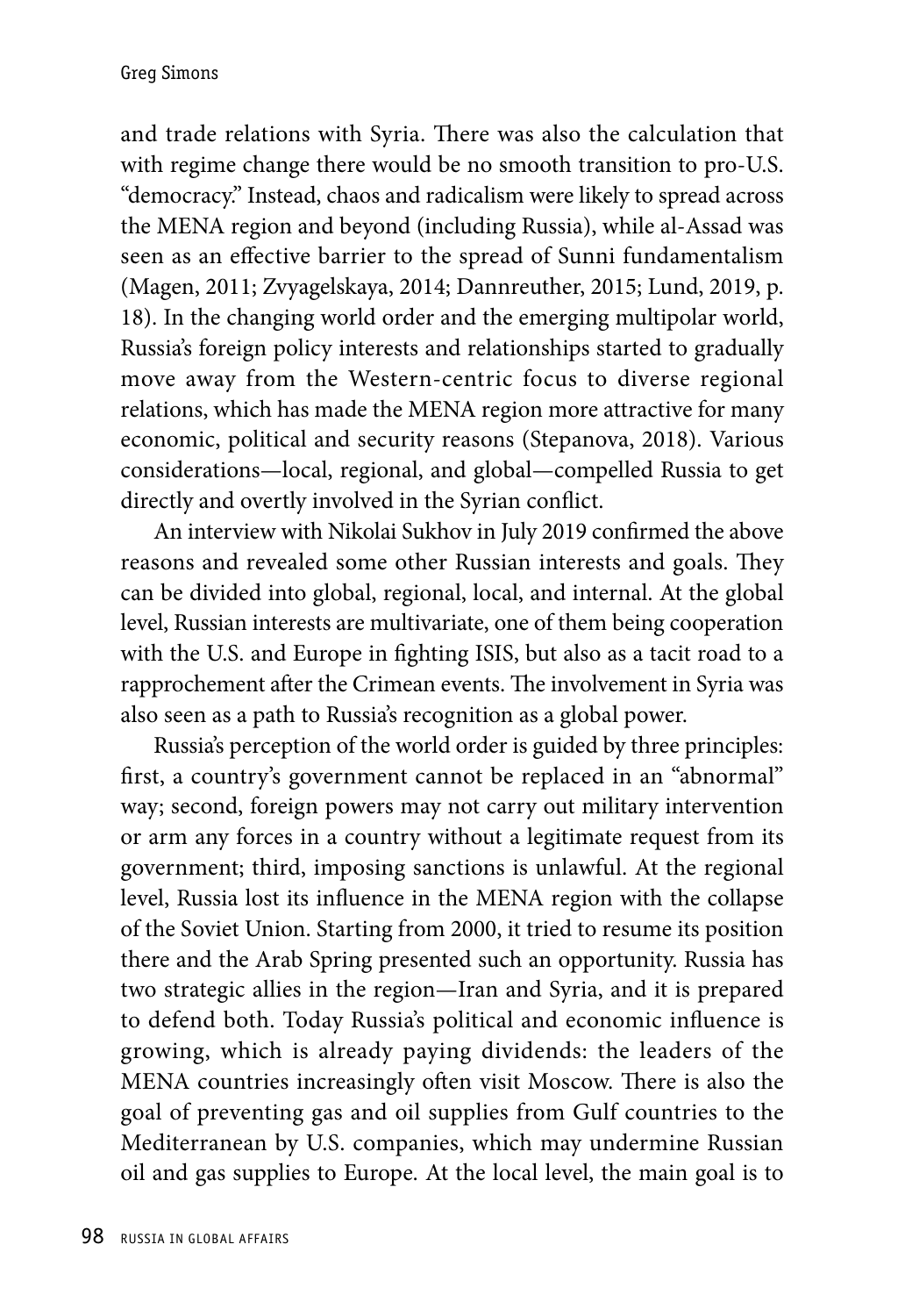support the current Syrian government politically and militarily to ensure it stays in power, thereby securing Russian military bases and economic contracts in the long run and further developing economic collaboration. The aspect of public opinion is also important: in Syria, Russia is seen as a great power.

In the practical terms of regional geopolitics, the events in Libya threatened Russia's credibility as an actor of note and, if not rectified, its influence in the MENA region would have evaporated after significant economic, political and diplomatic investments had been made in the first years of the 21st century. Russia's support of the Syrian government can be regarded as secondary to Moscow's greater domestic and foreign strategic interests (Dias and Freire, 2019, p. 179). According to Dmitry Trenin, Russia's political objective was to engineer a peace settlement that would protect its interests in Syria and in the entire region, generate durable political and economic ties, and reestablish its prominent place among the leading powers of international relations (Trenin, 2016, p. 26). Some researchers asserted that Russia was unlikely to back the Syrian government with military assistance due to the lack of vital strategic interests and the fear of a Soviet-like Afghanistan scenario (Allison, 2013, p. 823). However, this thinking showed a lack of understanding of the local, regional, and global interests at stake, and Russia's growing political resolve to halt the erosion of its positions, not only in Syria but also across the region and the world.

#### **Use of Hard Power in Syria**

In the summer of 2015 it seemed that the U.S.-led regime change goal was about to be successfully accomplished through the use of hard power by proxy forces armed and supported by the anti-Assad coalition of various international actors (such as Qatar, Turkey, UK, France, Saudi Arabia, and various armed non-state actors). Therefore, on September 30, 2015, Russia launched an air operation targeting antigovernment forces. Simultaneously, there came a surge in the number of Iranian and Shia forces acting on the ground. The defenses of the anti-government groups began to crumble and the Syrian government began to regain control over some of its national territory (Lund, 2018,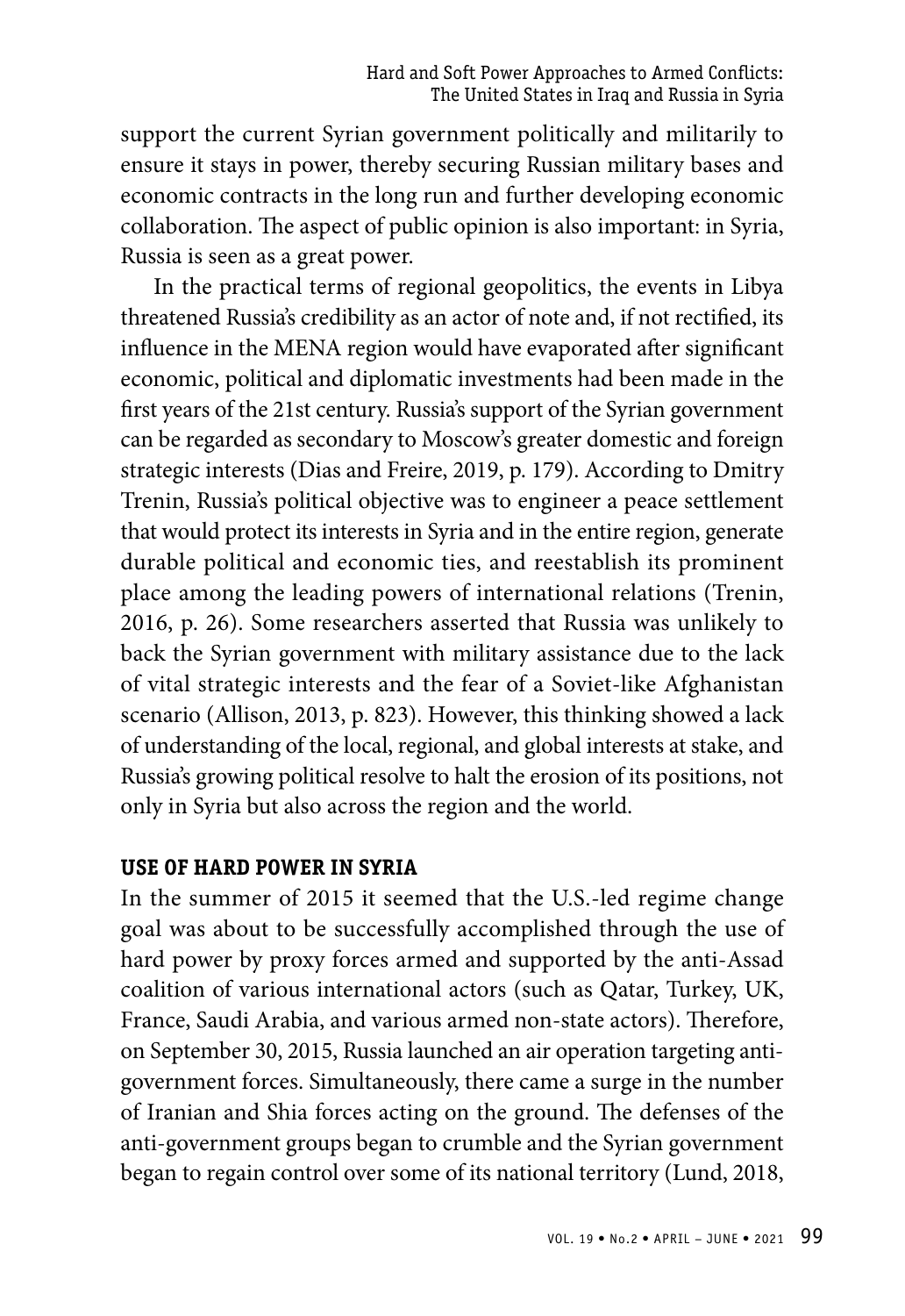p. 21). By 2018, some observers rated Russia as the dominant external actor in the Syrian conflict (Lund, 2018, p. 25).

When Russia became operationally engaged in Syria, some commentators forecast that this move would diminish its soft power and influence in the MENA region (Dannreuther, 2015, pp. 85-86; Rutland and Kazantsev, 2016). With hindsight, these negative forecasts have proven wrong, at least in the medium term. An important aspect to consider is a symbolic signal to the evolving system of international relations: by deploying and using military hard power in Syria, Russia undermined the de facto U.S. monopoly on the global use of military force that it has held since the end of the Cold War (Trenin, 2016, p. 26). The use of military-based hard power in Syria has been viewed and assessed differently by different actors with different interests.

From the Russian perspective, the military intervention was a success for several reasons. Russia was able to take a strategic advantage of an international policy vacuum that had been created by the increasingly wary Western public approach towards excessive use of military intervention in the MENA region. The decisive military action taken by Russia has elevated its status and significance as an external actor in the Middle East. However, this success has not stopped dire predictions, such as "Russia is perhaps facing an Afghanistan scenario of the 1980s, which sapped the Soviet Union's strength" (Rodgers, 2019). The traumatic memory of the Soviet Union's Afghanistan experience of 1979-1989 certainly did shape Russia's reluctance to deploy ground troops and its wariness of getting bogged down in a long war of insurgency (Pieper, 2019, p. 365). However, Israel regards Russia's involvement as significant because it "constitutes a new strategic paradigm in the Middle East and the international arena" and "will have significant implications for the balance of power and rivalries in Syria's civil war, and for the struggle between the superpowers for global influence" (Dekel and Magen, 2015). Russian experts also shared some similar assessments.

Such an observation was highlighted in further interviews as evidenced by two major strategic trends which evolved in 2018 and which can define Russia's policy towards the region. When Moscow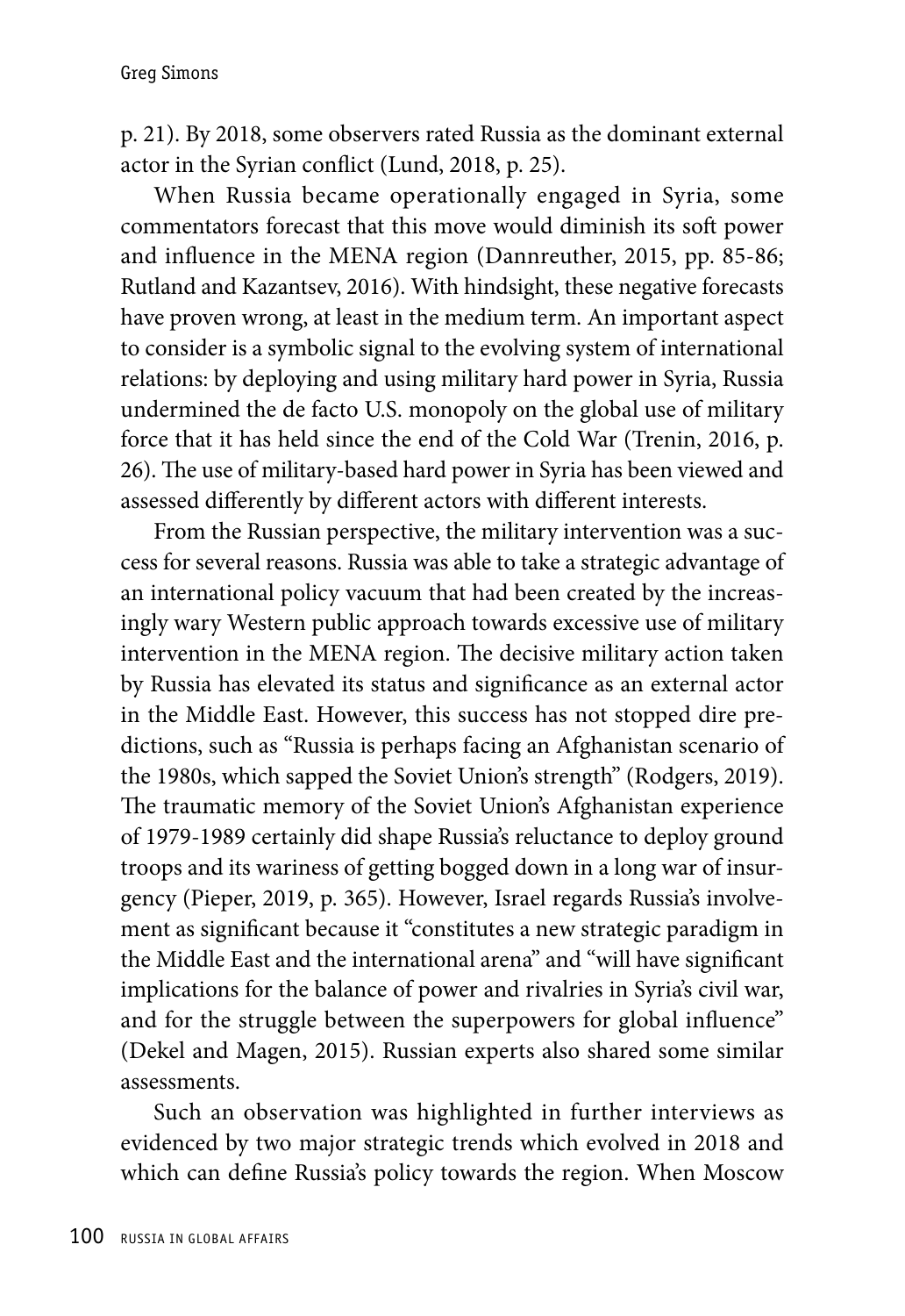entered the Syrian conflict, it had three primary goals: prop up the Syrian government, militarily defeat terrorist groups, and break through Western isolation. Russia understood the problem of the Syrian war from a threat-based approach. These goals have been substantially realized. The Syrian government is stable (to the point where the Syrian government can take a more independent approach from Russian advice); no terrorist groups pose a vital security challenge to Syria or Russia; Russia's bilateral strategic relations with MENA regional actors and the outreach of some "Western states to Moscow make the 'isolation' argument irrelevant" (interview with Maxim Suchkov via Facebook in August 2019). This observation prompts a conclusion that Russia's hard power capability has been converted to soft power capacity. The successful application of Russia's hard power potential to realize its local, regional, and global foreign and security policy goals has also been noted by other Russian political analysts (Aksenyonok, 2019, p. 21).

#### **Soft Power in Syria**

Soft power and its operationalization in foreign and security policy were seen by Russia as a way to protect its international (and domestic) interests, and to counter what it regarded as the subversive use by the U.S. of political warfare against foreign countries (Rutland and Kazantsev, 2016, p. 396). In 2012, Putin defined soft power as "the promotion of one's own interests and approaches through persuasion and attraction of empathy (*simpatii*) towards one's country, based on its achievements not only in the material sphere but also in the spheres of intellect and culture" (Kremlin, 2012). Thus, the Russian picture fits into the debate mentioned above that Nye's vision of soft power was too U.S.-centric and needs to be reconsidered to meet the specificities of the Russian political environment and circumstances.

To a certain degree, the advantages of Russia's non-coercive military diplomacy in the MENA region owe to the United States' missteps and Russia's direct military involvement in the Syrian war. Russia managed—to some extent at least—to take the role of an external hegemon, which has resulted in greater regional influence and in a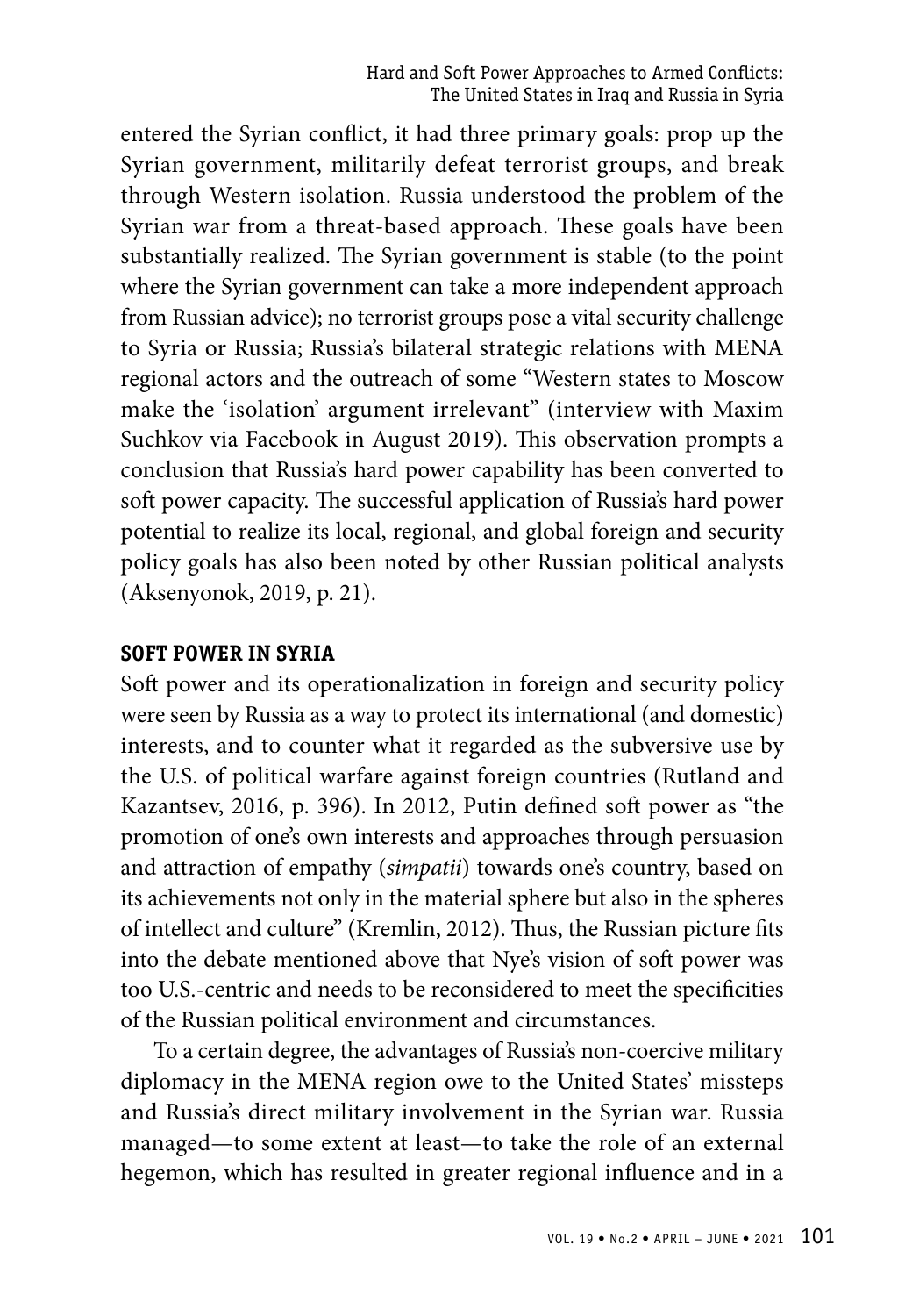substantial increase of arms sales (Korybko, 2019). In 2005, Russia endorsed the World Summit Outcome declaration that envisages international recognition of the Responsibility to Protect (R2P) doctrine (Rae and Orchard, 2016, p. 1). However, the subsequent experience of the regime change during "color revolutions" and the Arab Spring also spurred Russia to mimic some aspects of Western "humanitarian intervention," which is seen in Russia's approach to the R2P doctrine. This has been labeled as being instrumental and at odds with the "international" understanding of R2P (Kuhurt, 2015; Rae and Orchard, 2016; Baranovsky and Mateiko, 2016). This logic is consistent with Ziegler's (2018) assessment of Russia's instrumental and multiple understanding of sovereignty in international relations.

 Russia's approach to intervention and R2P has been "framed within a largely rational argument rooted in statist international law" (Averre and Davies, 2015, p. 813). Russia regarded with suspicion a move that mirrored early events in Libya when the National Coalition of Syrian Revolutionary and Opposition Forces, which was promoted by the West as representing the Syrian people, but which actually included Islamist extremist elements and an Al-Qaeda affiliate, had one common goal regime change. Russia argued further that most of the Syrian people supported the Syrian government and were fearful of the consequences that would follow a Libya scenario in the case of regime change (Averre and Davies, 2015, pp. 819-820). These considerations led Russia to take a different path to the application of its R2P vision in Syria.

Contrary to common Western assessment that Russia's direct involvement in the Syrian conflict would reduce its influence and operational choices, Israel stated: "It seems that the opposite is the case. In place of the foothold it is losing in the Middle East, Russia is working to consolidate a new camp of supporters" (Magen, 2011, p. 3). This was subsequently confirmed in a European Parliament briefing.

Russia's success in imposing its agenda in Syria has bolstered its influence throughout the region. Although Russia's role is not always a constructive one, it has become a key actor and sometimes mediator in regional conflicts from Libya to Yemen. Russia's political clout in the region is also enhanced by its skillful use of energy cooperation to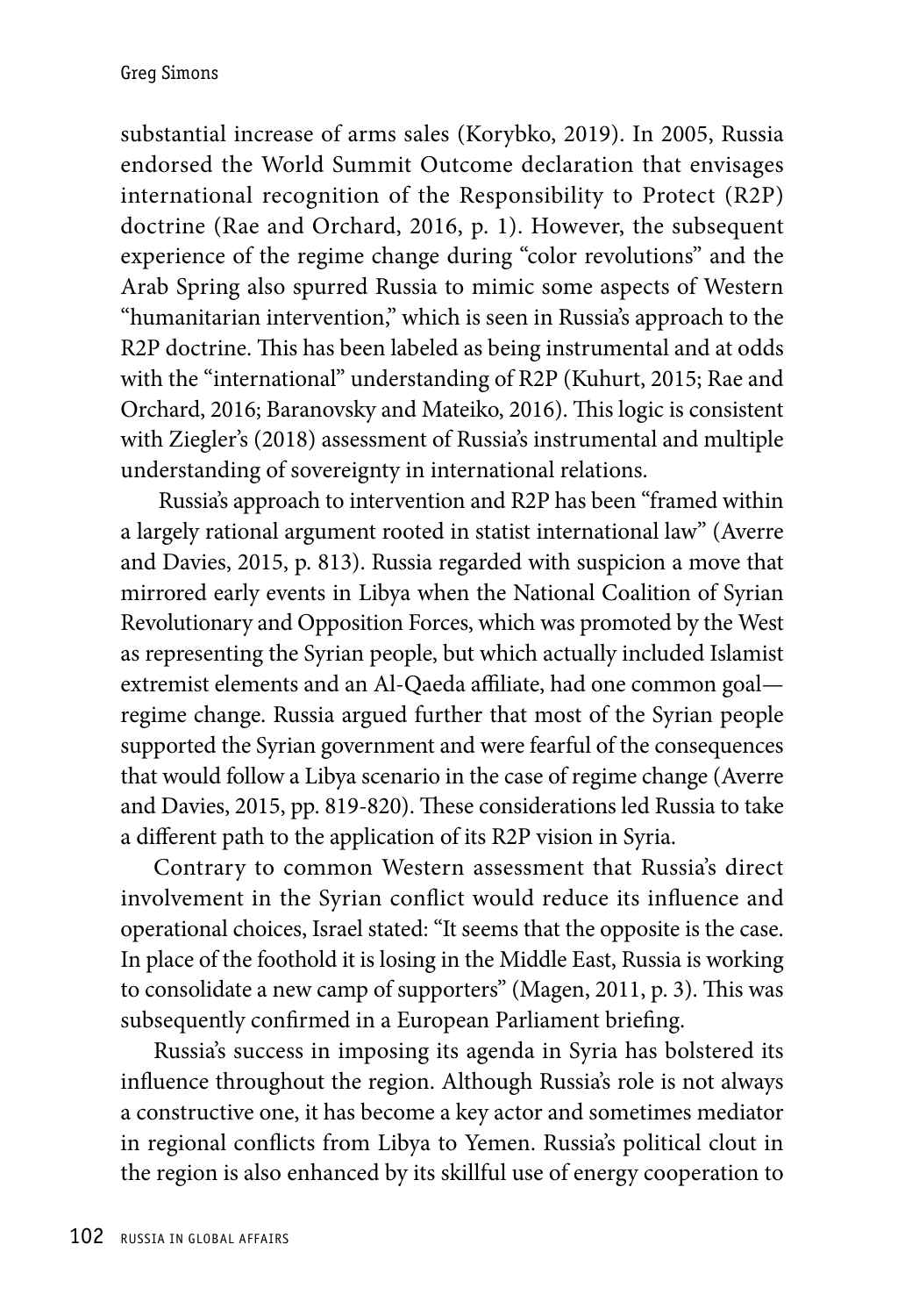further its economic and geopolitical interests. Russia's drive to become a major Middle Eastern player should be seen in the wider context of global geopolitical rivalry with the United States. Moscow's growing influence in the region is as much the result of Western policy failures as of its own strength (Russell, 2018, p. 1).

One of the successes of Russian soft power in Syria is the ability to render the United States somewhat irrelevant through co-opting the international mediation role. From 2012 until December 2017, the U.S. monopolized the narrative of the Syrian conflict through peace talks in Geneva, which also served as the basis for its role as a powerful broker. This was done through subjectively picking and choosing which actors could or could not attend, and through rhetorically assigning blame. This was interrupted and eventually usurped by the Russian-led peace talks in Astana and Sochi. In this case Russia was in a position to assume the role of a powerful broker in the conflict (Kofman and Rojansky, 2018, pp. 21-23; Lund, 2018, pp. 36-37; Russell, 2018, pp. 2, 5, 9). Suchkov (in the 2019 interview) stated: "Ongoing talks with Iran and Turkey over 'American succession' in Syria show that the Astana format is the best venue for the three to discuss their own internal disagreements and push forward their respective agendas." These sentiments were echoed in a public statement to the UN Security Council by the Russian representative: "We will be doing so [to bring peace to Syria] in our national capacity, as a member state of the UN Security Council, and as part of the 'Astana troika'—the format that has done more than any other ones to achieve de-escalation in Syria, eliminate the terrorist threat, expand humanitarian assistance, and promote the political process" (Permanent Mission, 2019). So, Russia engages as a powerful broker but tends to not exclude significant local and regional players from the mediation process.

One of the successful mechanisms employed in the conflict was the use of negotiated settlements between government, anti-government, and international forces, where Russia acted as a broker. The groups were offered amnesties and deconfliction/de-escalation agreements that secured a way to avoid likely death that would have resulted from standing and fighting in isolated pockets (Lund, 2018, pp. 21-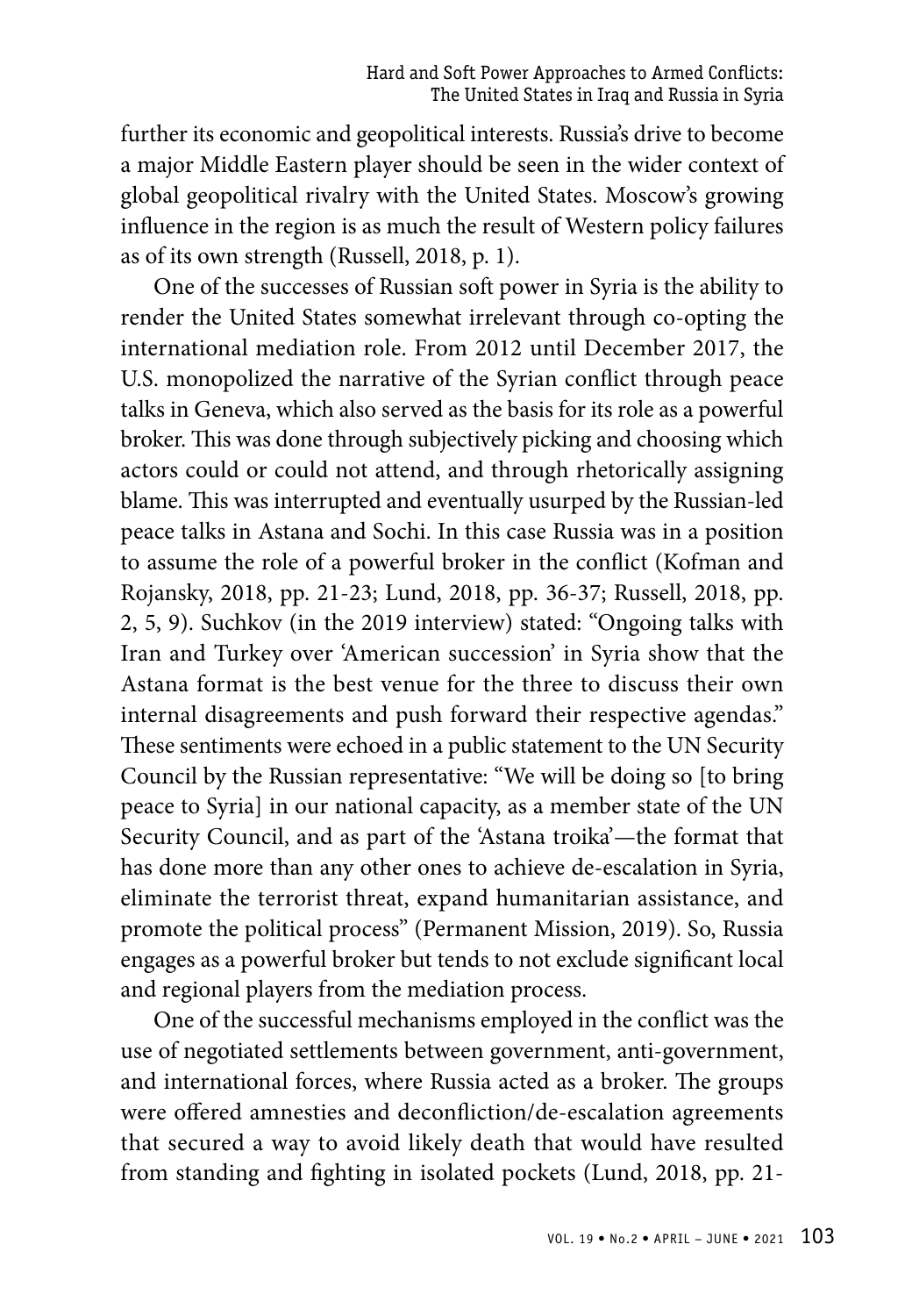23). However, Russia has not always been successful in attempts to broker change in Syria. One such example was an attempt—made to alleviate criticism from the West and voiced in official and confidential conversations—to allow greater representation of the opposition in politics. However, this was rejected as "the current tide of the fortune of war was favoring the Syrian government" (Sukhov 2019 interview). This case demonstrates the reluctance to mediate when one side understands that it is winning the military conflict and therefore does not feel the need for political negotiation.

One of the reasons for Russia's relative success in the MENA region after the Syrian intervention is that it has adapted to and grasps more readily the growing role of regional processes and is prepared to engage regional actors on an equal footing (Stepanova, 2018). This is achieved through multiple partnerships, a non-ideological approach, pragmatism, and cultural relativism. These specifics—regionalization of politics and security in the MENA region—are something that the West has not been ready to adjust to (Kozhanov, 2016, pp. 97-100). Russia's success in the hard power field has paved the way for a softer power approach in the Syrian conflict.

According to Maxim Suchkov (2019 interview), Moscow is likely to pursue the initiatives it established in 2018 within the framework of three pillars: 1) creation of a constitutional committee; 2) the return of refugees; and 3) facilitation of the re-legitimization of the Syrian government and the pursuit of funding for re-building the country. To be successful, this strategy would require functional collaboration with different stakeholders, such as the United Nations Special Envoy for Syria and various regional powers (for human security and reconstruction funds). Suchkov noted that actors outside the immediate region, such as the EU, France, and other European countries, would be welcomed too. However, any collaboration would not deter Russia from seeking to realize its goals and the process would go ahead with or without these countries. By actively engaging in Syria and preventing what seemed at one point to be an "inevitable" regime change that the U.S.-led West framed within the Arab Spring, Russia managed to reverse its declining fortunes in the MENA region and perhaps even beyond.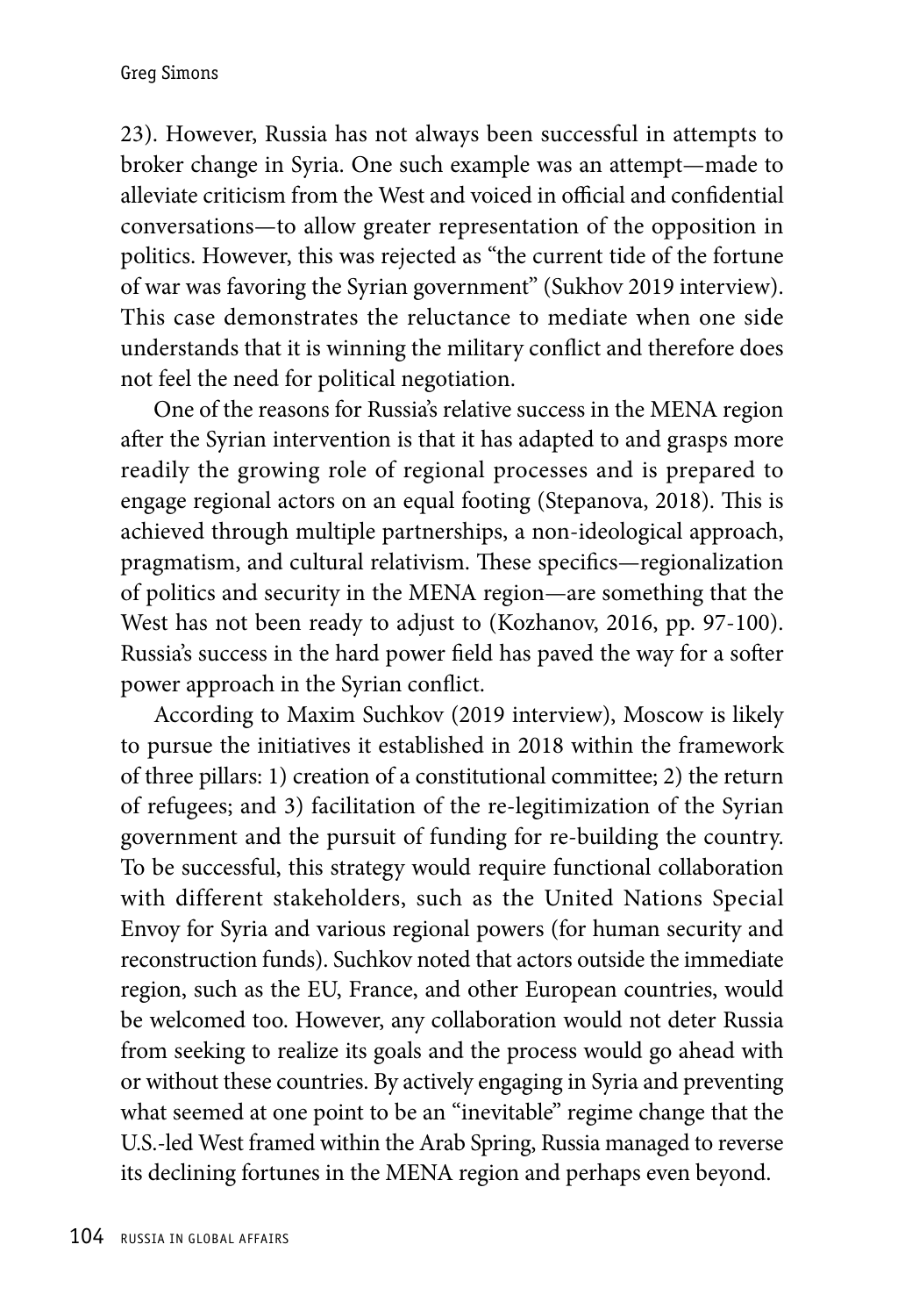\* \* \*

This article attempted to take an insight in the effects of and interactions between hard and soft power in the context of armed conflicts by studying the examples of the 2003 U.S. intervention in Iraq and the 2015 Russian intervention in Syria. The assumption was that the application and permissibility of hard and soft power approaches to warfare is related to the notions and values of "just war," especially to why and how a war is fought. The two case studies illustrate that soft and hard power within the context of warfare are not incompatible binary opposites but are rather elements of a spectral continuum as a form of ratio. The operationalization of this ratio has significant implications for the outcome of the interaction between hard and soft power tools used in warfare.

The U.S. attempted to use its soft power resource that had been built up over many decades to legitimize and enable the use of hard power against Iraq. Deceptive means were used to bring in the "representational force" before various stakeholders: the "threat" of terrorism and the need for "humanitarian intervention" were presented as justification (soft and hard power reasoning) of war and not the real intention of regime change. Due to the tactical approach lacking strategic vision, the U.S.-led military campaign in Iraq turned out to be a failure. The U.S. paid a very high price for the regime change in Iraq: its impact on U.S. soft power has been catastrophic, and its foreign and security interests have been undermined.

Russia articulated its hard security objectives from the very beginning of the military campaign, which have been partly realized through the application of military hard power with soft power tools used as supplementary means. The goal set by Russia—ensuring regime stability in Syria—has been successfully achieved through a collaborative approach (unlike the unilateral approach used by the U.S. in Iraq) and cooperation with other stakeholders, although various other challenges remain. Even though the Russian approach to ensuring regime stability in Syria contradicted some of the objectives of other regional actors (regime change), Russia's soft power potential has increased. This is evident in the renewed activities and positive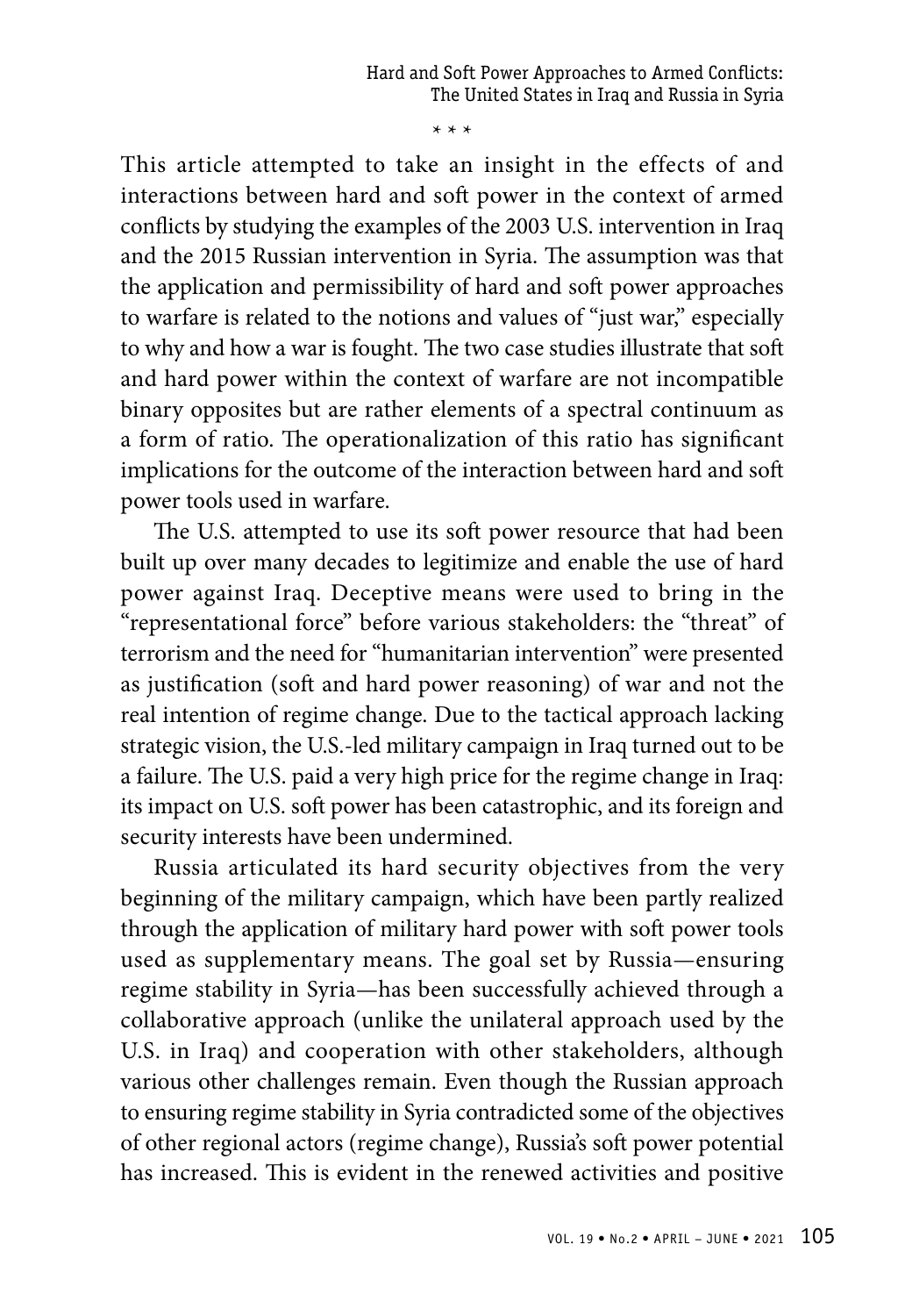diplomatic relations between Russia and countries of the MENA region. Thus, an honest application by Russia of hard power to meet security objectives has enhanced its soft power opportunities.

### **References**

Aksenyonok, A., 2019. The Syrian Crisis: A Thorny Path from War to Peace. *Valdai Papers,* #104. Moscow: Valdai Discussion Club.

Averre, D. and Davies, L., 2015. Russia, Humanitarian Intervention and the Responsibility to Protect: The Case of Syria. *International Affairs,* 91(4), pp. 813-834.

Baker III, J. A., Hamilton, L. H., Eagleburger, L. S., Jordan Jr., V. E., Meese III, E., Day O'Connor, S., Panetta, L. E., Perry, W. J., Robb, C. S. and Simpson, A. K., 2006. *The Iraq Study Group Report: The Way Forward—A New Approach.* New York: Vintage Books.

Baranovsky, V. and Mateiko, A., 2016. Responsibility to Protect: Russia's Approaches. *The International Spectator: Italian Journal of International Affairs,* 51(2), pp. 49-69.

Bennett, W. L., Lawrence, R. G. and Livingstone, S., 2007. *When the Press Fails: Political Power and the News Media from Iraq to Katrina.* Chicago: The University of Chicago Press.

Bennis, P., 2003. *Before and After: US Foreign Policy and the War on Terrorism.* Northampton (MA): Olive Branch Press.

Bially Mattern, J., 2005. Why 'Soft Power' Isn't So Soft: Representational Force and the Sociological Construction of Attraction in World Politics. *Millennium: Journal of International Studies,* 33(3), pp. 583-612.

Boréus, K. and Bergström, G., 2017. *Analysing Text and Discourse: Eight Approaches for the Social Sciences.* Thousand Oaks (CA): Sage Publishing.

Borshchevskaya, A., 2019. Using American Soft Power to Counter Russian Influence in Iraq. *Washington Institute* [online]. Available at: <www. washingtoninstitute.org/policy-analysis/using-american-soft-power-counterrussian-influence-iraq> [Accessed 25 February 2021].

Bose, P. and Lyons, L. E., 2015. Soft Power and the Case of Iraq. *Against the Current* [online]. Available at: <againstthecurrent.org/atc176/p4417/> [Accessed] 25 February 2021].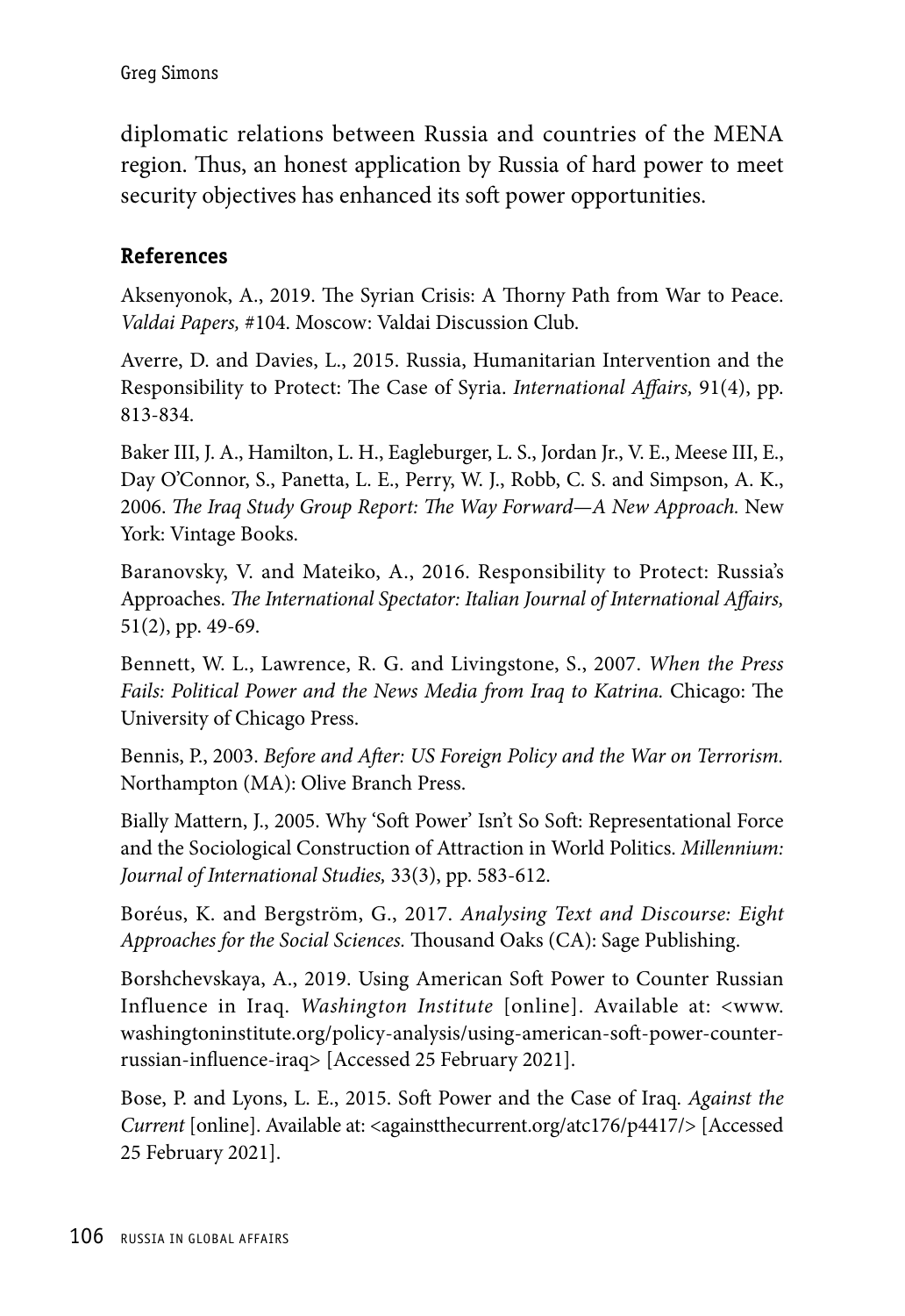Dannreuther, R., 2015. Russia and the Arab Spring: Supporting the Counter-Revolution. *Journal of European Integration,* 37(1), pp. 77-94.

Dekel, U. and Magen, Z., 2015. Russian Involvement in Syria: What Has Changed, and the Significance for Israel. *INSS Insight,* No. 752, Available at: <www.inss.org.il/publication/russian-involvement-in-syria-what-has-changedand-the-significance-for-israel/> [Accessed 25 February 2021].

Deyermond, R., 2016. The Uses of Sovereignty in Twenty-First Century Russian Foreign Policy. *Europe-Asia Studies,* 68(6), pp. 957-984.

Dias, V. A. and Freire, M. R., 2019. Russia and the Arab Spring: A Counter-Revolutionary Power in the MENA Region. In: Cakmak, C. and Özcelik, A. O. (eds.). *The World Community and the Arab Spring.* London: Palgrave, pp. 161-183.

Erenler, M., 2012. Russia's Arab Spring Policy. *Bilge Strateji,* 4(6) Spring, pp. 167-191.

Frykskog, L., 2019. Soft Power Enables the Exercise of Hard Power. *Swedish Defence University* [online]. Available at: <www.fhs.se/en/swedish-defenceuniversity/stories/2019-12-09-soft-power-enables-the-exercise-of-hard-power. html> [Accessed 25 February 2021].

Gianotta, V., 2020. Soft or Hard Power: The Cycle of US Policy in the Middle East. *Daily Sabah.* Available at: <www.dailysabah.com/op-ed/2020/01/10/ soft-or-hard-power-the-cycle-of-us-policy-in-the-middle-east> [Accessed 25 February 2021].

Gray, C. S., 2011. *Hard Power and Soft Power: The Utility of Military Force as an Instrument of Policy in the 21st Century.* Strategic Studies Institute: US Army War College.

Hinnebusch, R., Zartman, I. W., Parker-Magyar, E. and Imady, O., 2016. *UN Mediation in the Syrian Crisis: From Kofi Annan to Lakhdar Brahimi.* New York: International Peace Institute.

Hinnebusch, R., 2007. The US Invasion of Iraq: Explanations and Implications. *Critique: Critical Middle Eastern Studies,* 16(3), pp. 209-228.

Hyde-Smith, P., 2007. The Hard Road Back to Soft Power. *Georgetown Journal of International Affairs,* 8(1) Winter/Spring, pp. 115-123.

Kofman, M. and Rojansky, M., 2018. What Kind of Victory for Russia in Syria? *Military Review,* March-April, pp. 6-23.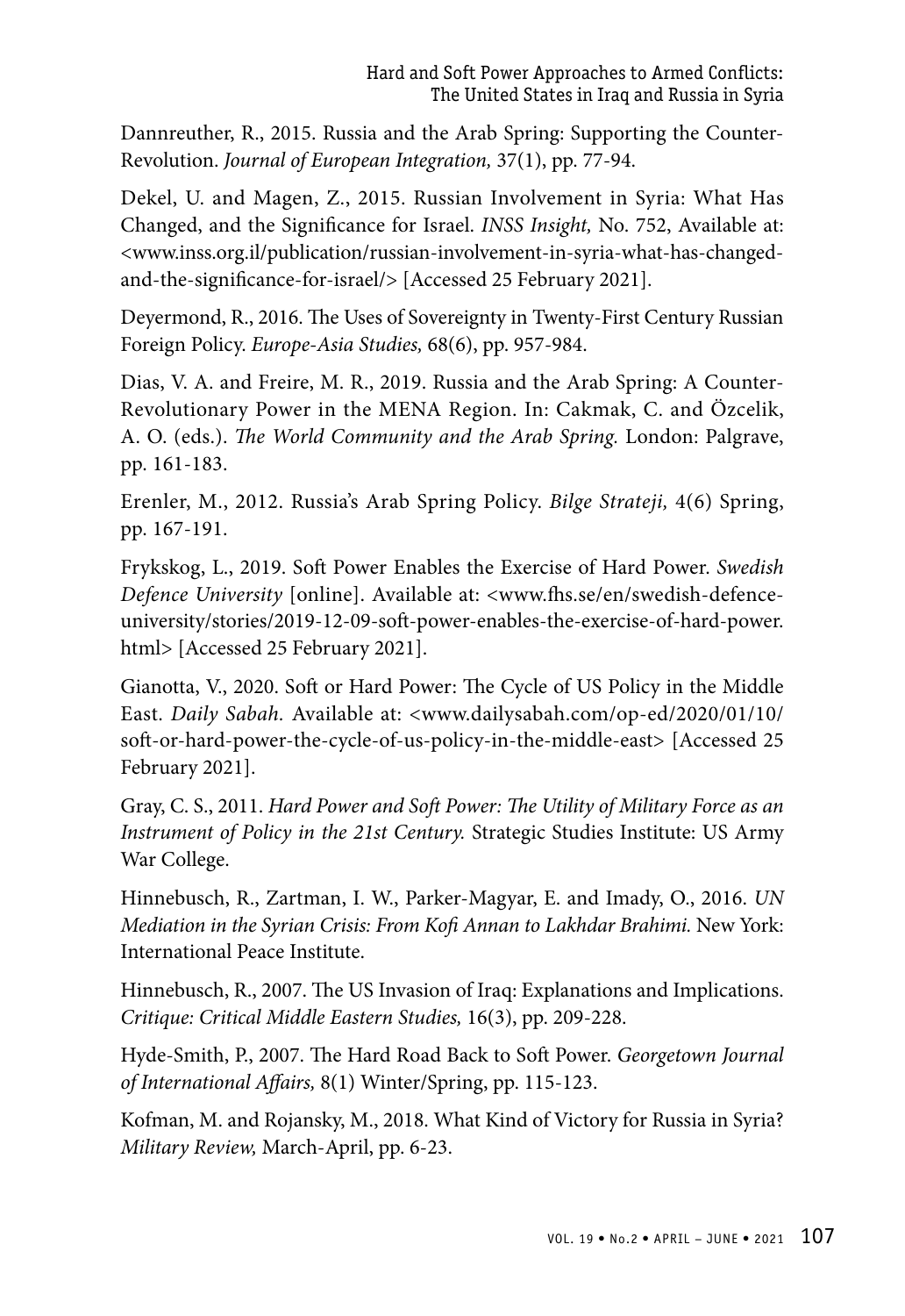Korybko, A., 2019. Moscow's Military Diplomacy in the Middle East: A Major Headache for the US. *American Herald Tribune* [online]. Available at: <ahtribune.com/world/europe/russia/3309-moscow-military-diplomacy.html> [Accessed 25 February 2021].

Kounalakis, M. and Simonyi, A, 2011. The Hard Truth About Soft Power, Paper 5. *CPD Perspectives on Public Diplomacy.* Los Angeles: Figueroa Press.

Kozhanov, N., 2016. *Russia and the Syrian Conflict: Moscow's Domestic, Regional and Strategic Interests.* Berlin: Gerlach Press.

Kremlin, 2012. *Soveshchanie poslov i postoyannyh predstavitelei Rossii* [Meeting of Ambassadors and Permanent Representatives of Russia]. Available at: <www. kremlin.ru/events/president/news/15902> [Accessed 25 February 2021].

Kuperman, A. J., 2015. Obama's Debacle: How a Well-Meaning Intervention Ended in Failure. *Foreign Affairs,* 94(2) March/April, pp. 66-77.

Lund, A., 2019. From Cold War to Civil War: 75 Years of Russian-Syrian Relations. *UI Paper,* No. 7. Stockholm: Swedish Institute of International Affairs.

Lund, A., 2018. Syria's Civil War: Government Victory or Frozen Conflict? *FOI-R—4640—SE*. Stockholm: FOI.

Magen, Z., 2011. The Arab Spring and Russian Policy in the Middle East. *INSS Insight,* No. 282. Institute for National Security Studies.

Matlary, J. H., 2006. When Soft Power Turns Hard: Is an EU Strategic Culture Possible? *Security Dialogue*, 37(1), pp. 105-121.

Morozov, V. and Simons, G., 2019. Russia's Public Diplomacy in the Middle East. In: Velikaya, A. and Simons, G. (eds). *Russia's Public Diplomacy: Evolution and Practice.* London: Palgrave MacMillan, pp. 233-256.

Moses, J., Bahador, B. and Wright, T., 2011. The Iraq War and the Responsibility to Protect: Uses, Abuses and Consequences for the Future of Humanitarian Intervention. *Journal of Intervention and Statebuilding,* 5(4), pp. 347-367.

Munslow, B., 2009. Loosing Soft Power in Hard Places: Humanitarianism After the US Invasion of Iraq. *Progress in Development Studies,* 9(1), pp. 3-13.

Nye, J. S., 2003. US Power and Strategy After Iraq. *Foreign Affairs,* 82(4), pp. 60-73.

Nye, J. S., 2004. *Soft Power: The Means to Success in World Politics.* New York: Public Affairs

Payne, K., 2005. The Media as an Instrument of War. *Parameters*, Spring, pp. 81-93.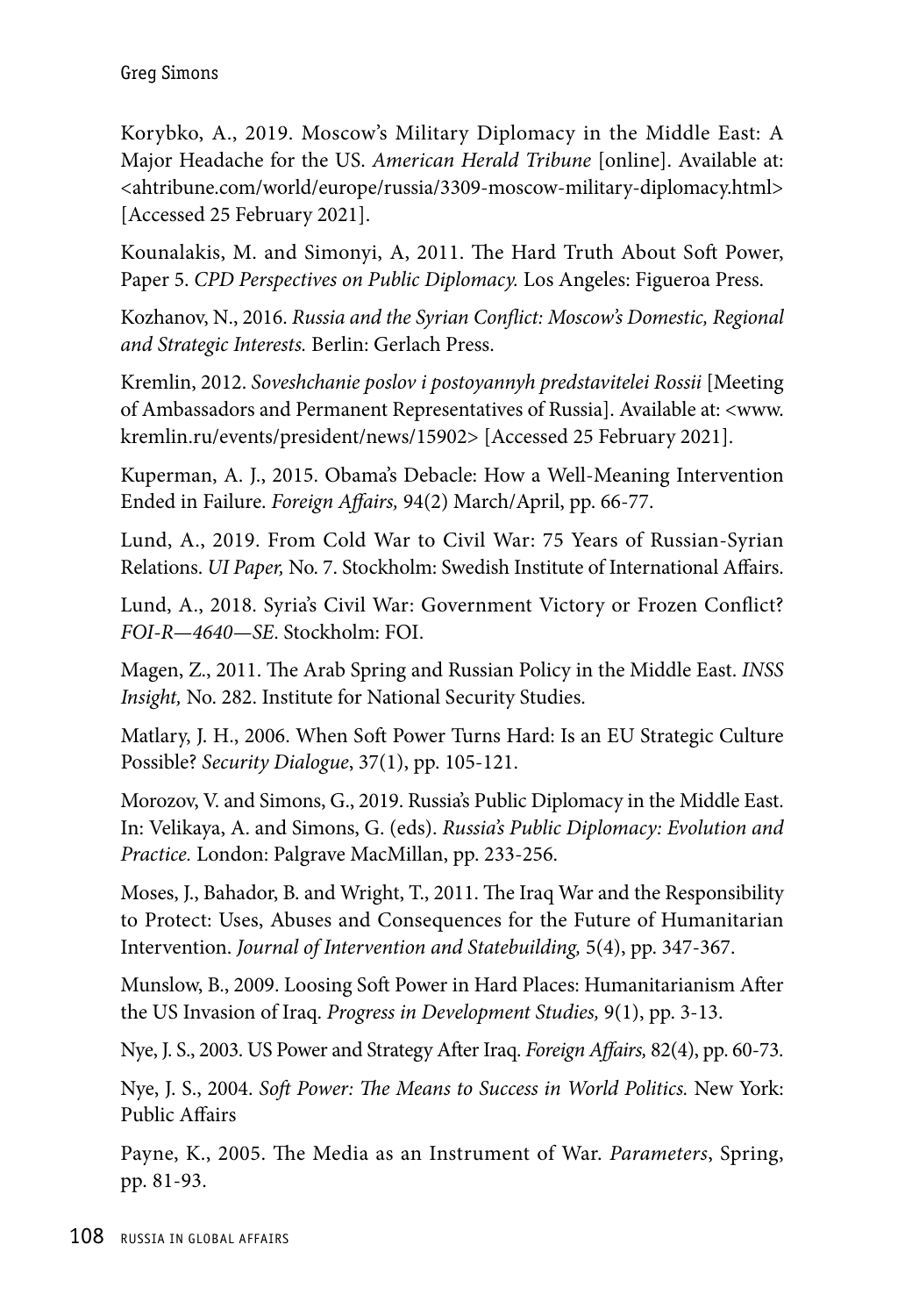Permanent Mission, 2019. Statement by Permanent Representative Vasily Nebenzia at the UN Security Council Meeting on Syria, 30 July. *Permanent Mission of the Russian Federation to the United Nations.* Available at: <russiaun. ru/en/news/syria\_hum3007> [Accessed 25 February 2021].

Pieper, M., 2019. 'Rising Power' Status and the Evolution of International Order: Conceptualising Russia's Syria Policies. *Europe-Asia Studies,* 71(3), pp. 365-387.

Putin, V., 2012. Rossiya i menayustchiysya mir [Russia and the Changing World]. *Rossiskaya Gazeta,* 27 February [online]. Available at: <rg.ru/2012/02/27/putinpolitika.html> [Accessed 25 February 2021].

Rae, H. and Orchard, P., 2016. Russia and the Responsibility to Protect. *AP R2P Brief,* 6(1).

Rodgers, J., 2019. Russia and Syria: Policies, Problems, Perspectives. *Forbes*, 11 January [online]. Available at: <www.forbes.com/sites/ jamesrodgerseurope/2019/01/11/russia-and-syria-prospects-and-prizes/> [Accessed 25 February 2021].

Roth, K., 2006. Was the Iraq War a Humanitarian Intervention? *Journal of Military Ethics,* 5(2), pp. 84-92.

Russell, M., 2018. Russia in the Middle East: From Sidelines to Centre Stage. *European Parliamentary Research Service,* PE 630.293.

Rutland, P. and Kazantsev, A., 2016. The Limits of Russia's 'Soft Power'. *Journal of Political Power,* 9(3), pp. 395-413.

Select Committee, 2014. Select Committee on Soft Power and the UK's Influence. Chapter 3: Responding to Change: Hard, Soft and Smart Power. Publications. *Parliament UK* [online]. Available at: <publications.parliament.uk/pa/ld201314/ ldselect/ldsoftpower/150/15007.htm> [Accessed 25 February 2021].

Simons, G., 2008. Mass Media and the Battle for Public Opinion in the Global War on Terror: Violence and legitimacy in Iraq, *Perceptions Journal,*13, Spring-Summer, pp. 79-92.

Steinberg, J. B., 2008. Real Leaders Do Soft Power: Learning the Lessons of Iraq. *Washington Quarterly,* 31(2), pp. 155-164.

Stepanova, E., 2018. Russia and Conflicts in the Middle East: Regionalisation and Implications for the West. *The International Spectator: Italian Journal of International Affairs,* 53(4), pp. 35-57.

Trenin, D., 2016. The Revival of the Russian Military: How Moscow Reloaded. *Foreign Affairs*, 23, pp. 23-29.